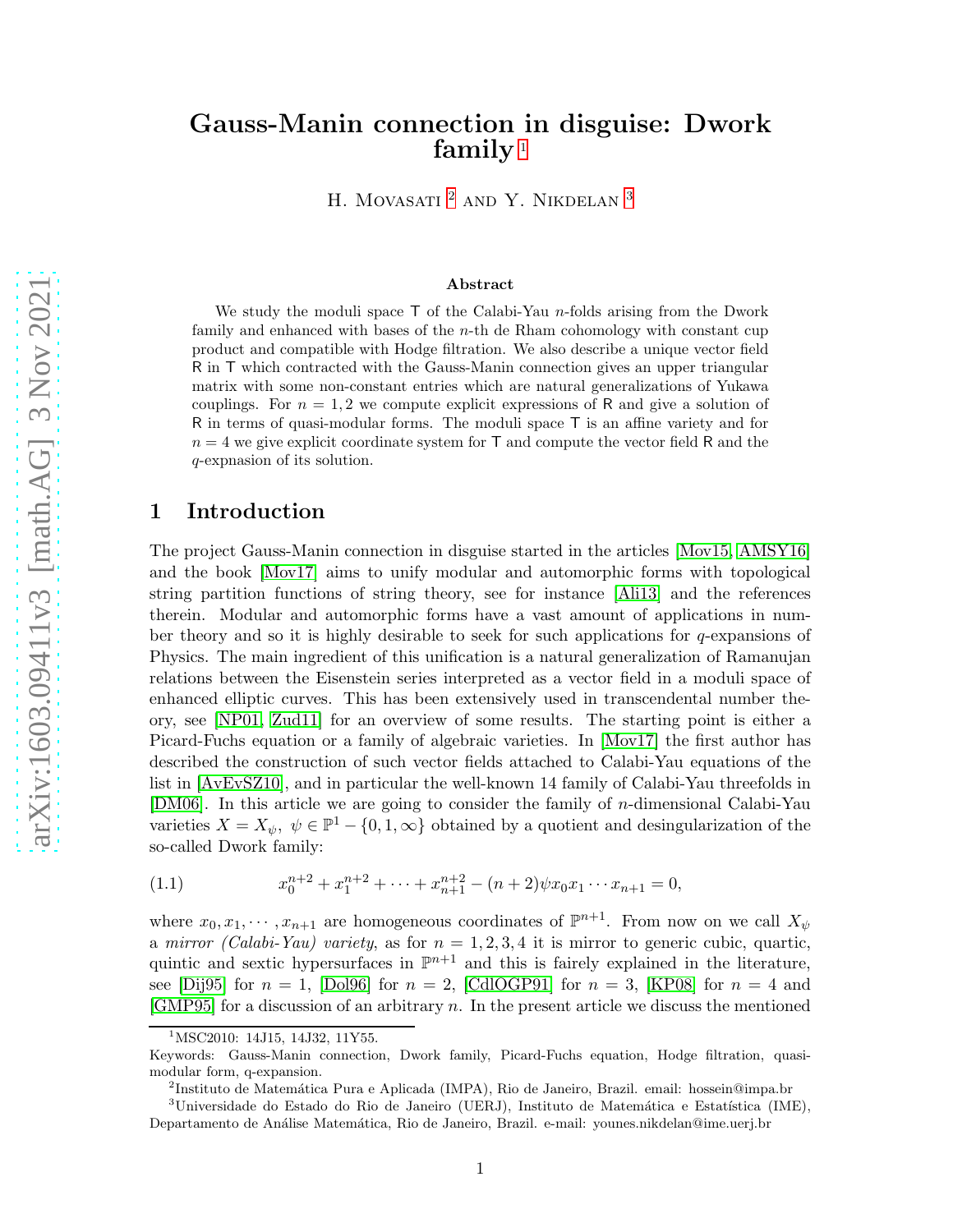unification in the case of Dwork family, namely we explain a construction of a modular vector field  $\mathsf{R}_n = \mathsf{R}$  attached to  $X_{\psi}$  such that for  $n = 1, 2$  it has solutions in terms of (quasi)-modular forms, for  $n = 3$  the topological partition functions are rational functions in the coordinates of a solution of R, and for  $n \geq 4$  one gets q-expansions beyond the so-far well-known special functions. It is worth pointing out that we can consider the modular vector field R as an extension of the systems of differential equations introduced by G. Darboux [\[Dar78\]](#page-19-7), G. H. Halphen [\[Hal81\]](#page-20-6) and S. Ramanujan [\[Ram16\]](#page-20-7), for more details see [\[Mov12\]](#page-20-8), [\[Nik15,](#page-20-9) § 1].

For the purpose of Introduction, we need only to know that for a mirror variety X associated to the Dwork family,  $\dim H_{\text{dR}}^n(X) = n + 1$ , where  $H_{\text{dR}}^n(X)$  is the *n*-th algebraic de Rham cohomology of X, and its Hodge numbers  $h^{i,j}$ ,  $i + j = n$ , are all one. For  $n = 3$  this is also called the family of mirror quintic. Let  $T = T_n$  be the moduli of pairs  $(X, [\alpha_1, \cdots, \alpha_n, \alpha_{n+1}]),$  where

$$
\alpha_i \in F^{n+1-i} \setminus F^{n+2-i}, \quad i = 1, \cdots, n, n+1,
$$

$$
[\langle \alpha_i, \alpha_j \rangle] = \Phi_n.
$$

Here  $F^i$  is the *i*-th piece of the Hodge filtration of  $H_{\text{dR}}^n(X)$ ,  $\langle \cdot, \cdot \rangle$  is the intersection form in  $H_{\text{dR}}^n(X)$  and  $\Phi = \Phi_n$  is the explicit constant matrix given by

(1.2) 
$$
\Phi_n := \begin{pmatrix} 0_{\frac{n+1}{2}} & J_{\frac{n+1}{2}} \\ -J_{\frac{n+1}{2}} & 0_{\frac{n+1}{2}} \end{pmatrix},
$$

if  $n$  is an odd positive integer, and

$$
\Phi_n := J_{n+1},
$$

if n is an even positive integer, where by  $0_k, k \in \mathbb{N}$ , we mean a  $k \times k$  block of zeros, and  $J_k$  is the following  $k \times k$  block

(1.4) 
$$
J_k := \left(\begin{array}{cccc} 0 & 0 & \dots & 0 & 1 \\ 0 & 0 & \dots & 1 & 0 \\ \vdots & \vdots & \dots & \vdots & \vdots \\ 0 & 1 & \dots & 0 & 0 \\ 1 & 0 & \dots & 0 & 0 \end{array}\right),
$$

with  $J_1 = 1$ . We construct the universal family  $X \to T$  together with global sections  $\alpha_i, i = 1, \dots, n+1$  of the relative algebraic de Rham cohomology  $H_{\text{dR}}^n(\mathsf{X}/\mathsf{T})$ . Let

$$
\nabla: H^n_{\rm dR}({\sf X}/{\sf T})\to \Omega^1_{\sf T}\otimes_{{\mathcal O}_{\sf T}}H^n_{\rm dR}({\sf X}/{\sf T}),
$$

be the algebraic Gauss-Manin connection on  $H_{\text{dR}}^n(\mathsf{X}/\mathsf{T})$ . Our main theorem is:

<span id="page-1-0"></span>**Theorem 1.1.** There exist a unique vector field  $R := R_n$  and regular functions  $Y_i$ ,  $i =$  $1, 2, \ldots, n-2$  in T such that the Gauss-Manin connection of the universal family of n-fold mirror variety  $X/T$  composed with the vector field R, namely  $\nabla_R$ , satisfies:

(1.5) 
$$
\nabla_{\mathsf{R}}\begin{pmatrix} \alpha_{1} \\ \alpha_{2} \\ \alpha_{3} \\ \vdots \\ \alpha_{n} \\ \alpha_{n+1} \end{pmatrix} = \begin{pmatrix} 0 & 1 & 0 & 0 & \cdots & 0 & 0 \\ 0 & 0 & Y_{1} & 0 & \cdots & 0 & 0 \\ 0 & 0 & 0 & Y_{2} & \cdots & 0 & 0 \\ \vdots & \vdots & \vdots & \vdots & \ddots & \vdots & \vdots \\ 0 & 0 & 0 & 0 & \cdots & Y_{n-2} & 0 \\ 0 & 0 & 0 & 0 & \cdots & 0 & -1 \\ 0 & 0 & 0 & 0 & \cdots & 0 & 0 \end{pmatrix} \begin{pmatrix} \alpha_{1} \\ \alpha_{2} \\ \vdots \\ \alpha_{n} \\ \alpha_{n} \\ \alpha_{n+1} \end{pmatrix},
$$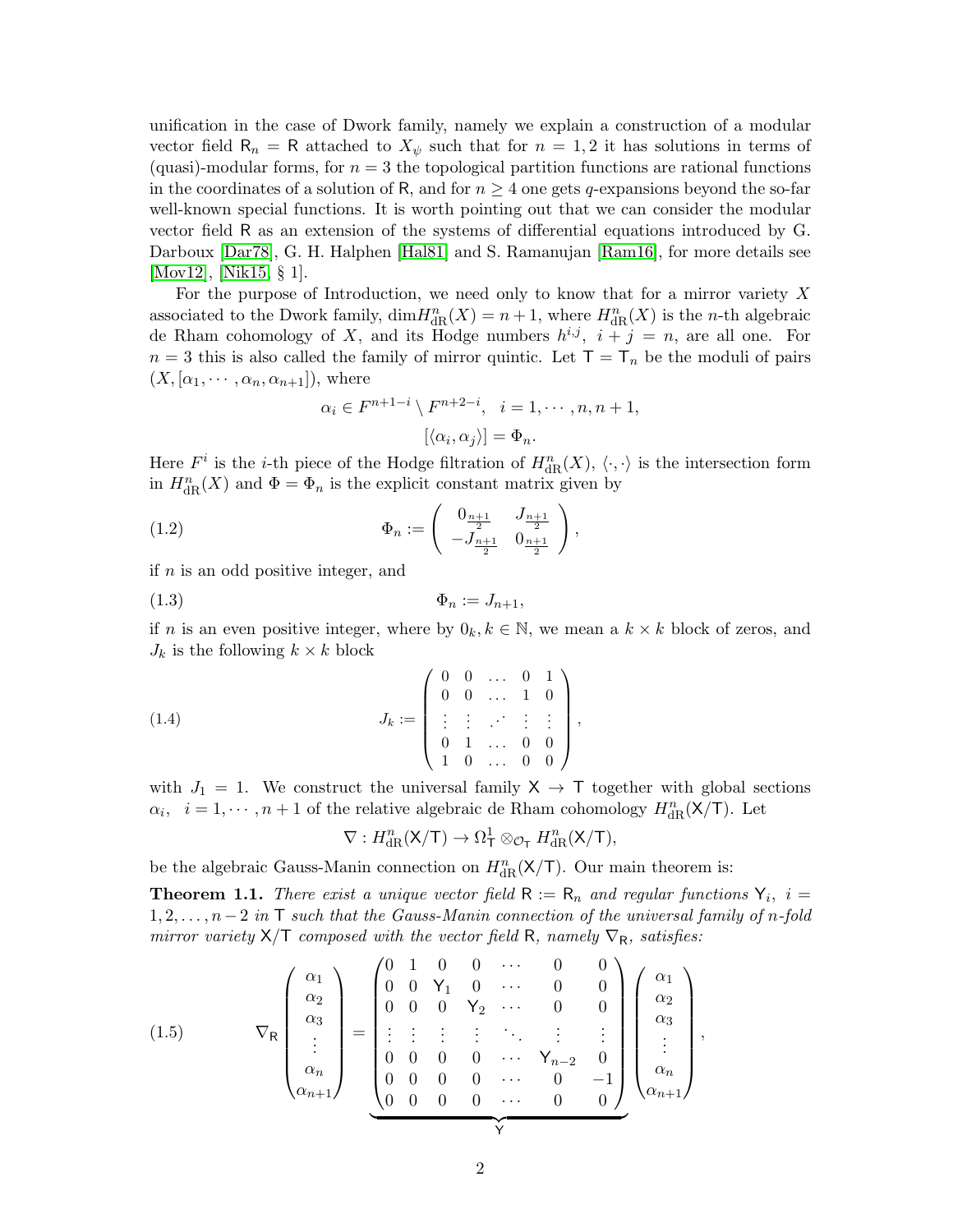and  $\mathsf{Y}\Phi + \Phi \mathsf{Y}^{\mathsf{tr}} = 0$ . In fact,

(1.6) 
$$
\mathsf{T} := \mathrm{Spec}(\mathbb{C}[t_1, t_2, \dots, t_{\mathsf{d}}, \frac{1}{t_{n+2}(t_{n+2} - t_1^{n+2})t}]),
$$

where

<span id="page-2-0"></span>(1.7) 
$$
d = d_n = \begin{cases} \frac{(n+1)(n+3)}{4} + 1, & \text{if } n \text{ is odd} \\ \frac{n(n+2)}{4} + 1, & \text{if } n \text{ is even} \end{cases}
$$

and t is a product of s variables among  $t_i$ 's,  $i = 1, 2, \ldots, d, i \neq 1, n + 2$  and  $s = \frac{n-1}{2}$  if n is an odd integer and  $s = \frac{n-2}{2}$  if n is an even integer.

,

In the proof of Theorem [1.1](#page-1-0) we will show more than what we announce in its statement. Indeed, we will give the regular functions  $Y_i$ 's explicitly, and we will find an algorithm to express the modular vector field  $R$ . An explicit expression for  $R_3$  has been given in [\[Mov15,](#page-20-0) [Mov17\]](#page-20-1) by the first author. In the next theorem we find  $R_1$  and  $R_2$  explicitly and express their solutions in terms of quasi-modular forms. For a similar computation of  $R_1$  and  $R_2$  in the context of special geometry see [\[Ali17\]](#page-19-8). The modular structure for  $n = 1, 2$ , that is mirror cubic and quartic, has been discussed respectively in  $[CDF+97]$ and [\[LY96\]](#page-20-10), and also in the GMCD context in [\[Ali17\]](#page-19-8). These references include discussions of the derivation of the modular group from the monodromies of the periods of the mirror variety. Modular properties of  $\mathsf{R}_n$  for  $n \geq 3$  is not known and after the present text was ready, the second author in [\[Nik17\]](#page-20-11) was able to find  $\mathfrak{sl}_2(\mathbb{C})$  Lie algebras involving the vector field  $\mathsf{R}_n$ .

**Theorem 1.2.** For  $n = 1, 2$  the vector field R as an ordinary differential equation is respectively given by

,

(1.8) 
$$
R_1: \begin{cases} \dot{t}_1 = -t_1t_2 - 9(t_1^3 - t_3) \\ \dot{t}_2 = 81t_1(t_1^3 - t_3) - t_2^2 \\ \dot{t}_3 = -3t_2t_3 \end{cases}
$$

where  $\dot{\ast} = 3 \cdot q \cdot \frac{\partial \ast}{\partial q}$ , and

(1.9)  

$$
\begin{cases}\n\dot{t}_1 = t_3 - t_1 t_2 \\
\dot{t}_2 = 2t_1^2 - \frac{1}{2}t_2^2 \\
\dot{t}_3 = -2t_2 t_3 + 8t_1^3 \\
\dot{t}_4 = -4t_2 t_4\n\end{cases}
$$

where  $\dot{v} = -\frac{1}{5}$  $\frac{1}{5} \cdot q \cdot \frac{\partial *}{\partial q}$ , and the following polynomial equation holds among  $t_i$ 's  $(1.10)$  $x_3^2 = 4(t_1^4 - t_4).$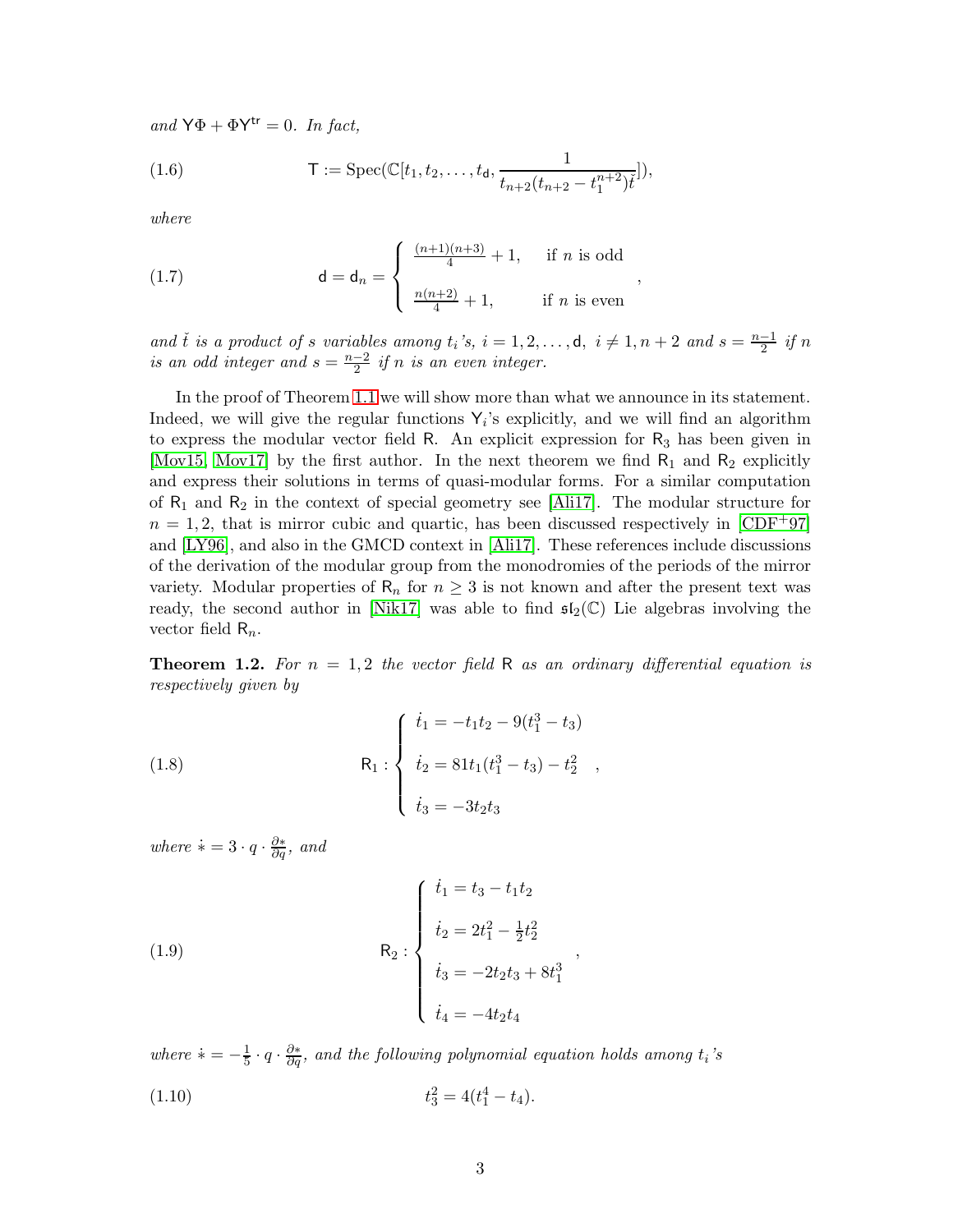In the above theorem q is a free parameter. For a complex number  $\tau$  with Im $\tau > 0$ , if we set  $q = e^{2\pi i \tau}$ , then we find the following solutions of R<sub>1</sub> and R<sub>2</sub> respectively:

<span id="page-3-0"></span>(1.11) 
$$
\begin{cases}\n t_1(q) = \frac{1}{3}(2\theta_3(q^2)\theta_3(q^6) - \theta_3(-q^2)\theta_3(-q^6)), \\
 t_2(q) = \frac{1}{8}(E_2(q^2) - 9E_2(q^6)), \\
 t_3(q) = \frac{\eta^9(q^3)}{\eta^3(q)},\n\end{cases}
$$

and

<span id="page-3-1"></span>(1.12) 
$$
\begin{cases} \frac{10}{6}t_1(\frac{q}{10}) = \frac{1}{24}(\theta_3^4(q^2) + \theta_2^4(q^2)), \\ \frac{10}{4}t_2(\frac{q}{10}) = \frac{1}{24}(E_2(q^2) + 2E_2(q^4)), \\ 10^4t_4(\frac{q}{10}) = \eta^8(q)\eta^8(q^2), \end{cases}
$$

where  $E_2$ ,  $\eta$  and  $\theta_i$ 's are the classical Eisenstein, eta and theta series, respectively, given as follows:

(1.13) 
$$
E_2(q) = 1 - 24 \sum_{k=1}^{\infty} \sigma(k) q^k \text{ with } \sigma(k) = \sum_{d|k} d,
$$

(1.14) 
$$
\eta(q) = q^{\frac{1}{24}} \prod_{k=1}^{\infty} (1 - q^k),
$$

(1.15) 
$$
\theta_2(q) = \sum_{k=-\infty}^{\infty} q^{\frac{1}{2}(\frac{k+1}{2})^2}, \ \theta_3(q) = 1 + 2 \sum_{k=1}^{\infty} q^{\frac{1}{2}k^2}.
$$

We have checked this statement for the first 100 coefficients of q-expansions, and the proof can be done in a similar way as of Ramanujan's or Darboux's case. The first 16 coefficients of [\(1.11\)](#page-3-0) and [\(1.12\)](#page-3-1) are listed in Table [1.](#page-17-0) We study the coefficients of  $q$ -expansions of the solutions given in  $(1.11)$  and  $(1.12)$ , and we find some interesting enumerative properties. For example, in [\(1.11\)](#page-3-0) the coefficients of  $t_1(q) = \sum_{k=0}^{\infty} t_{1,k}q^k$  have the following enumerative property. Let k be a non-negative integer. If  $k = 4m$ ,  $m \in \mathbb{N}$ , then the equation  $x^2 + 3y^2 = k$  has  $3t_{1,k}$  integer solutions. Otherwise the equation has  $t_{1,k}$  integer solutions. For more properties of this type see Section [8.](#page-15-0)

The article is organized in the following way. In Section [2](#page-4-0) we review and summarize some basic facts about the structure of the Dwork family from which the mirror variety  $X_{\psi}$  arises. In Section [3](#page-5-0) we introduce the notion of moduli space of holomorphic *n*-form S, and we see that S is two dimensional and present a coordinate system for it. Section [4](#page-6-0) deals with the calculation of intersection form matrix of a given basis of the de Rham cohomology of mirror variety. In Section [5](#page-9-0) we present the moduli space T and construct a complete coordinate system for T. Section [6](#page-11-0) is devoted to the computing of Gauss-Manin connection of the families  $X/S$  and  $X/T$ . In Section [7](#page-12-0) Theorem [1.1](#page-1-0) is proved and the modular vector field is explicitly computed for  $n = 1, 2, 3, 4$ . Finally, in Section [8](#page-15-0) after finding the solutions of  $R_1$  and  $R_2$  in terms of quasi-modular forms, we proceed with the study of enumerative properties of the *q*-expansions of the solutions.

Acknowledgment. The second author thanks the "Instituto de Matemática da Universidade Federal do Rio de Janeiro" of Brazil, where he did a part of this work during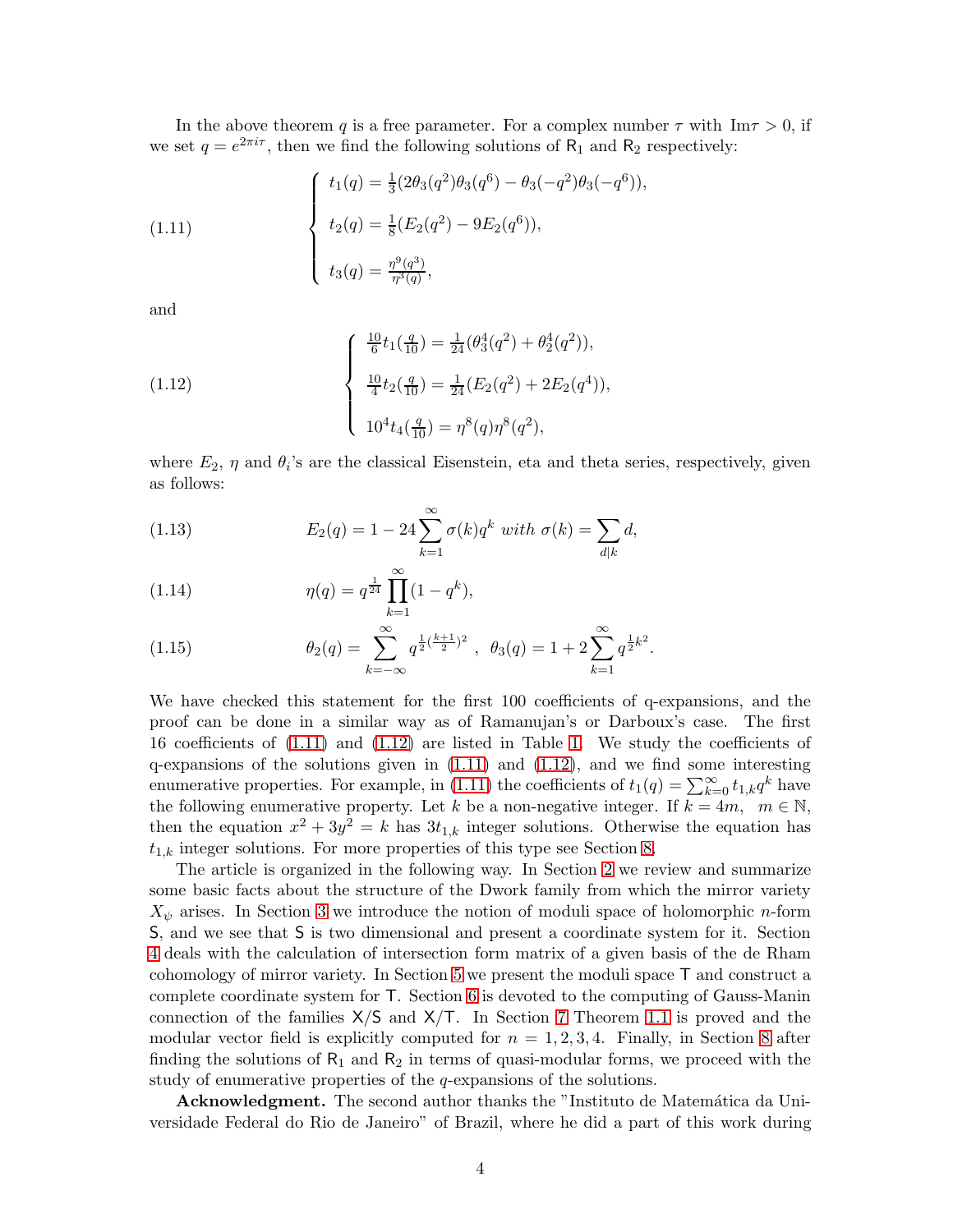his Postdoctoral research with the grant of "CAPES", and in particular he would like to thank Bruno C. A. Scardua for his support. We are very grateful to the referees whose critical comments improved the present article.

### <span id="page-4-0"></span>2 Dwork Family

Let  $f_{\psi}$  be the polynomial in the left hand side of [\(1.1\)](#page-0-3). Let also  $W_{\psi}$  be the *n*-dimensional hypersurface in  $\mathbb{P}^{n+1}$  given by  $f_{\psi}$ . We know that the first Chern class of  $W_{\psi}$  is zero, from which follows that  $W_{\psi}$  is a Calabi-Yau manifold. Thus we have a family of Calabi-Yau manifolds given by  $\pi: \mathcal{W} \to \mathbb{P}^1$ , where  $\mathcal{W} \subset \mathbb{P}^{n+1} \times \mathbb{C}$ ,  $W_{\psi} = \pi^{-1}(\psi)$  and

$$
W_{\infty} = \{ (x_0, x_1, \dots, x_{n+1}) \mid x_0 x_1 \dots x_{n+1} = 0 \}.
$$

This family has been used by B. Dwork in order to develop the deformation theory of zeta functions of nonsingular hypersurfaces in a projective space, see [\[Dwo62,](#page-19-10) [Dwo66\]](#page-20-12). One can easily see that the singular points of this family are  $\psi^{n+2} = 1, \infty$ . Let G be the following group

<span id="page-4-1"></span>(2.1) 
$$
G := \{(\zeta_0, \zeta_1, \ldots, \zeta_{n+1}) \mid \zeta_i^{n+2} = 1, \zeta_0 \zeta_1 \ldots \zeta_{n+1} = 1\},\
$$

which acts on  $W_{\psi}$  as follow

<span id="page-4-2"></span>
$$
(2.2) \qquad (\zeta_0, \zeta_1, \ldots, \zeta_{n+1}).(x_0, x_1, \ldots, x_{n+1}) = (\zeta_0 x_0, \zeta_1 x_1, \ldots, \zeta_{n+1} x_{n+1}).
$$

We denote by  $Y_{\psi} := W_{\psi}/G$  the quotient space of this action, which is quite singular. Indeed,  $Y_{\psi}$  is singular in any  $x \in W_{\psi}$  that its stabilizer in G is nontrivial. For  $\psi^{n+2} \neq 1, \infty$ there exist a resolution  $X_{\psi} \to Y_{\psi}$  of singularities of  $Y_{\psi}$ , such that  $X_{\psi}$  is a Calabi-Yau *n*-fold with  $h^{i,j}(X_{\psi}) = 1$ ,  $i + j = n$ . Therefore, we have a new family where the fibers are Calabi-Yau *n*-folds  $X_{\psi}$  which is the mirror family of  $W_{\psi}$ , see [\[GMP95\]](#page-20-5). The de Rham cohomology  $H_{\text{dR}}^n(X_\psi)$  can be identified in a natural way with the equivariant cohomology  $H_{\text{dR}}^n(W_\psi)$ <sub>G</sub>, and in practice one uses this, and the knowledge of resolution of singularities will not be used throughout the paper. The standard variable which is used in the literature is defined by

$$
z := \psi^{-(n+2)}.
$$

We have the families  $W_z$  given by  $f_z = 0$ , where

$$
f_z(x_0, x_1, \ldots, x_{n+1}) := z x_0^{n+2} + x_1^{n+2} + x_2^{n+2} + \cdots + x_{n+1}^{n+2} - (n+2)x_0 x_1 x_2 \cdots x_{n+1},
$$

and  $X_z$  is defined similar to  $X_{\psi}$ . The new set of singularities is given by  $z = 0, 1$  and  $\infty$ . From now on we call  $X_z$  (or  $X_{\psi}$ ) the *mirror variety*. There is a global holomorphic  $(n, 0)$ -form  $\eta \in H_{\text{dR}}^n(X_z)$  which is given by

$$
\eta := \frac{dx_1 \wedge dx_2 \wedge \ldots \wedge dx_{n+1}}{df_z}.
$$

in the affine chart  $\{x_0 = 1\}$ . The periods  $\int_{\delta} \eta$ ,  $\delta \in H_n(X_z, \mathbb{Z})$  satisfy the well-known Picard-Fuchs equation

<span id="page-4-3"></span>(2.3) 
$$
L\left(\int_{\delta}\eta\right) = 0, \text{ where}
$$

(2.4) 
$$
L := \vartheta^{n+1} - z(\vartheta + \frac{1}{n+2})(\vartheta + \frac{2}{n+2})\dots(\vartheta + \frac{n+1}{n+2}), \quad \vartheta := z\frac{\partial}{\partial z}
$$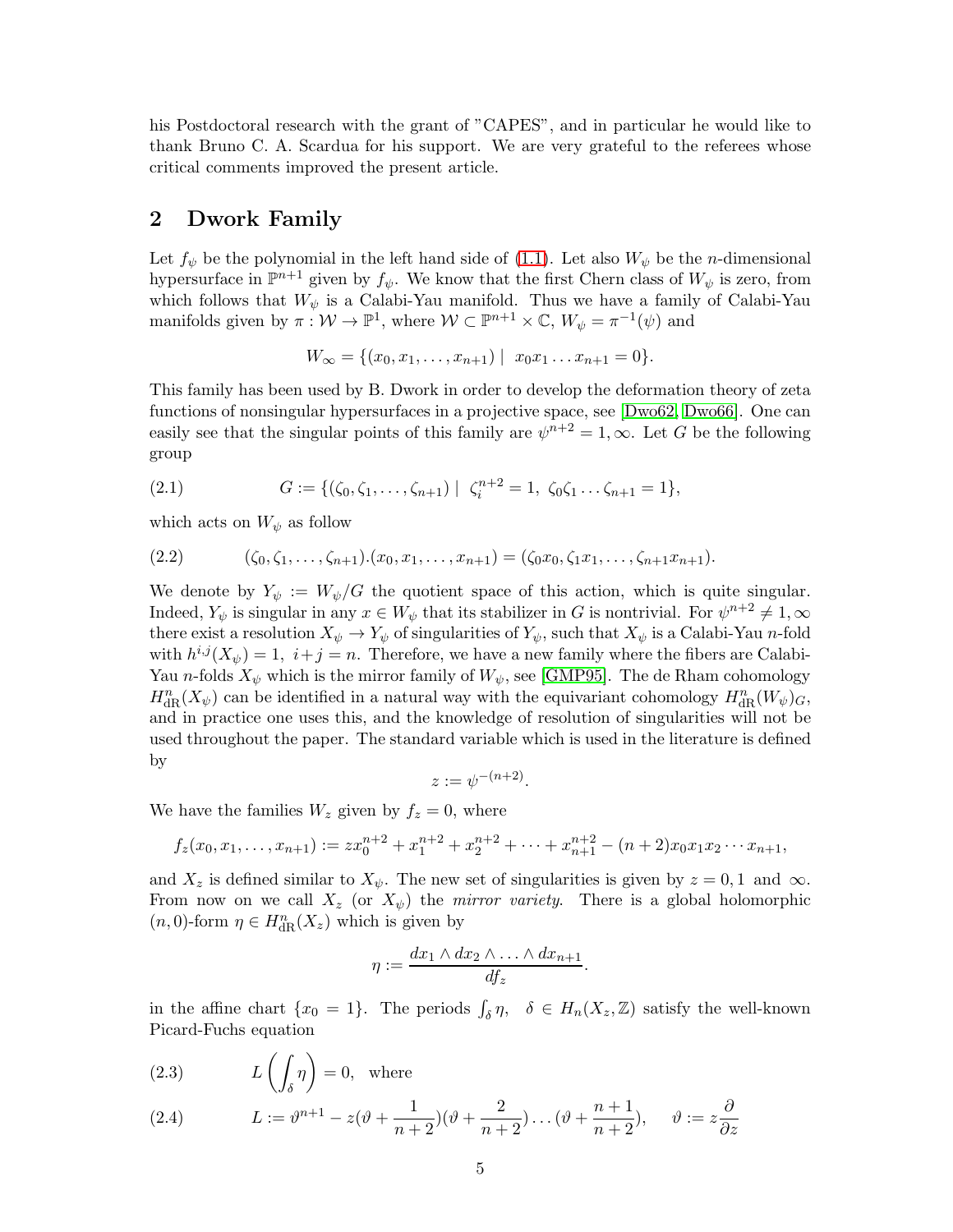Note that if  $n = 1, 2$  or 3 respectively, then  $X_z$  is a special family of elliptic curves, K3surfaces and mirror quintic 3-folds, respectively. Note that  $X<sub>z</sub>$  for  $n = 1, 2$  is not the generic elliptic curve nor the generic K3 but rather the cubic curve and the quartic K3 surface.

### <span id="page-5-0"></span>3 Moduli Space of holomorphic n-forms

We denote by S the moduli of pairs  $(X, \alpha)$ , where X is an *n*-dimensional mirror variety and  $\alpha$  is a holomorphic *n*-form on X. We know that the family  $X_z$  is a one parameter family and the n-form  $\alpha$  is unique, up to multiplication by a constant, therefore dim  $S = 2$ . The multiplicative group  $\mathbb{G}_m := (\mathbb{C}^*, \cdot)$  acts on S by:

$$
(X,\alpha) \bullet k = (X, k^{-1}\alpha), \ k \in \mathbb{G}_m, \ (X,\alpha) \in \mathsf{S}.
$$

We present a chart  $(t_1, t_{n+2})$  for S. To do this, for any  $(t_1, t_{n+2}) \in \mathbb{C}^2$  we define the following polynomial

$$
f_{t_1,t_{n+2}}(x_0,x_1,\ldots,x_{n+1}) := t_{n+2}x_0^{n+2} + x_1^{n+2} + x_2^{n+2} + \cdots + x_{n+1}^{n+2} - (n+2)t_1x_0x_1x_2\cdots x_{n+1}.
$$

Note that  $t_{n+2}$  is only multiplied with the monomial  $x_0^{n+2}$  and not all the monomials in the expression except the last one. This will be essential in the proof of Proposition [3.1.](#page-5-1) The choice of the monomial  $x_0^{n+2}$  is not relevant. In fact, if we choose to define  $f_{t_1,t_{n+2}}$  with  $t_{n+2}x_1^{n+2}$  then the two families of varieties are isomorphic under the linear transformation  $[x_0 : x_1 : x_2 : \cdots : x_{n+1}] \mapsto [t_{n+2}^{\frac{1}{n+2}} x_0 : t_{n+2}^{-\frac{1}{n+2}} x_1 : x_2 : \cdots : x_{n+1}]$ . The discriminant of  $f_{t_1,t_{n+2}}$ is given by  $\Delta_{t_1,t_{n+2}} = (t_{n+2} - t_1^{n+2})t_{n+2}$ . Let  $\mathsf{W}_{t_1,t_{n+2}}$  be the following two parameter family of Calabi-Yau manifolds

$$
\mathsf{W}_{t_1,t_{n+2}} := \{ (x_0,x_1,\ldots,x_{n+1}) \,|\, f_{t_1,t_{n+2}}(x_0,x_1,\ldots,x_{n+1}) = 0 \} \subset \mathbb{P}^{n+1}.
$$

 $W_{t_1,t_{n+2}}$  is singular if and only if  $\Delta_{t_1,t_{n+2}} = 0$ . For any

$$
(t_1, t_{n+2}) \in \mathbb{C}^2 \setminus \{(t_1, t_{n+2}) \mid \Delta_{t_1, t_{n+2}} = 0\}
$$

we let  $X_{t_1,t_{n+2}}$  to be the resolution of the singularities of  $W_{t_1,t_{n+2}}/G$  where the group G and the group action are given by  $(2.1)$  and  $(2.2)$ . Next we fix the *n*-form  $\omega_1$  on the family  $X_{t_1,t_{n+2}}$ , where  $\omega_1$  in the affine space  $\{x_0 = 1\}$  is given by

$$
\omega_1 := \frac{dx_1 \wedge dx_2 \wedge \ldots \wedge dx_{n+1}}{dt_{t_1,t_{n+2}}}.
$$

Note that for  $(t_1, t_{n+2}) = (1, z)$  we have  $(X_{t_1, t_{n+2}}, \omega_1) = (X_z, \eta)$ .

<span id="page-5-1"></span>Proposition 3.1. We have

$$
\mathsf{S} = \mathrm{Spec} \left( \mathbb{C} \left[ t_1, t_{n+2}, \frac{1}{(t_1^{n+2} - t_{n+2})t_{n+2}} \right] \right)
$$

and the morphism  $X \to S$  is the the universal family of  $(X, \alpha)$ , where X is an n-dimensional mirror variety and  $\alpha$  is a holomorphic n-form on X. Moreover, the  $\mathbb{G}_m$ -action on S is given by

(3.1) 
$$
(t_1, t_{n+2}) \bullet k = (kt_1, k^{n+2}t_{n+2}), (t_1, t_{n+2}) \in \mathsf{S}, k \in \mathbb{G}_m.
$$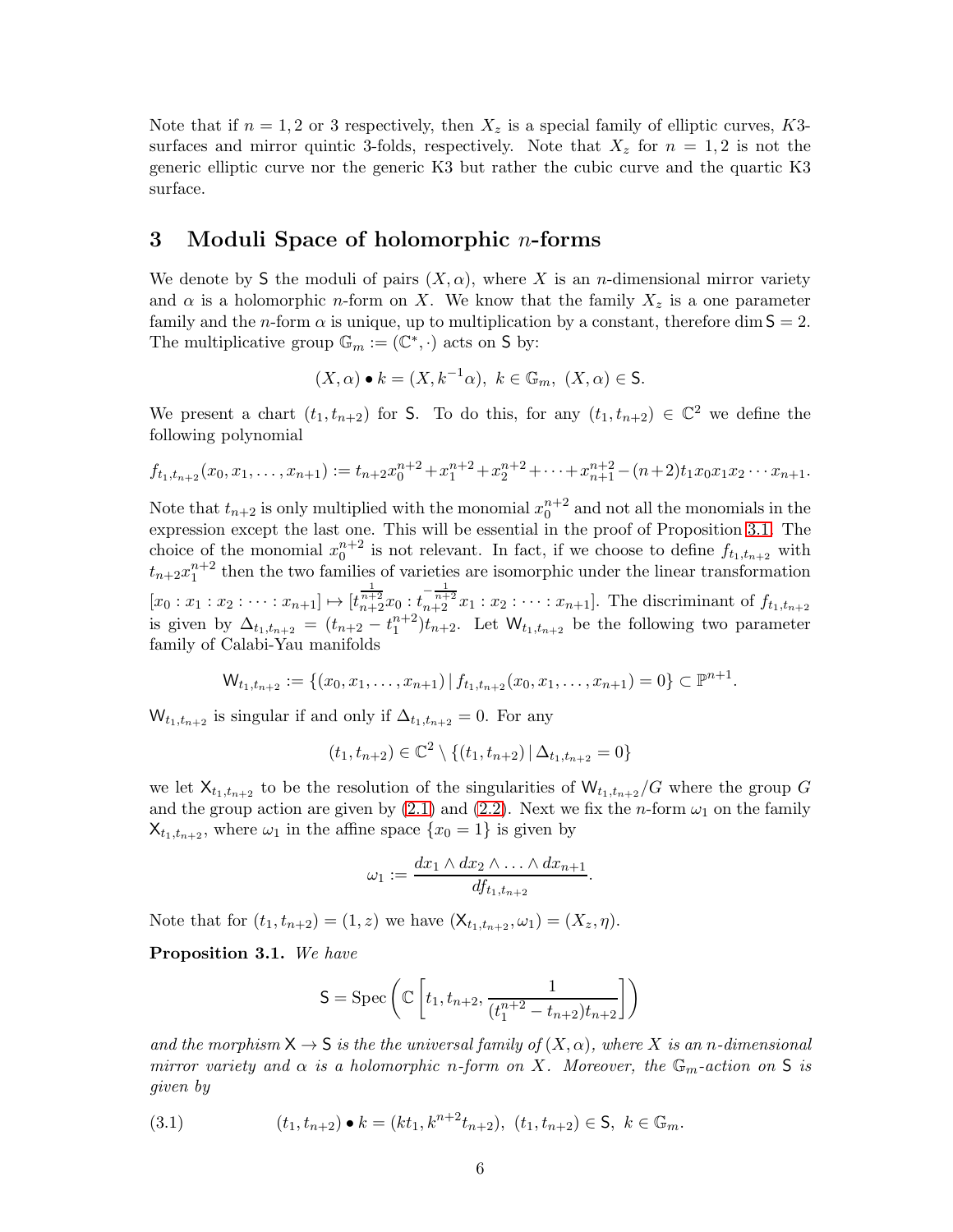*Proof.* We have a map which sends a point  $(t_1, t_{n+2}) \in S$  to the pair  $(X_{t_1,t_{n+2}}, \omega_1)$  in the moduli space S as a set. Its inverse is given by

$$
(X_z, a\eta) \mapsto (a^{-1}, za^{-(n+2)}), \quad a \in \mathbb{G}_m.
$$

Note that  $(X_{t_1,t_{n+2}}, \omega_1)$  and  $(X_z, t_1^{-1}\eta)$ , where  $z = \frac{t_{n+2}}{t_n^{n+2}}$  $\frac{t_{n+2}}{t_1^{n+2}}$ , in the moduli space S represent the same element. The affirmation concerning the  $\mathbb{G}_m$ -action follows from the isomorphism:

<span id="page-6-5"></span>(3.2) 
$$
(\mathsf{X}_{kt_1,k^{n+2}t_{n+2}}, k\omega_1) \cong (\mathsf{X}_{t_1,t_{n+2}}, \omega_1), (x_1, x_2, \cdots, x_{n+1}) \mapsto (k^{-1}x_1, k^{-1}x_2, \cdots, k^{-1}x_{n+1}),
$$

<span id="page-6-0"></span>given in the affine coordinates  $x_0 = 1$ .

### 4 Intersection form and Gauss-Manin connection

Let X be an *n*-dimensional mirror variety and  $\xi_1, \xi_2 \in H_{\text{dR}}^n(X)$ . Then in the context of de Rham cohomology, the *intersection form* of  $\xi_1$  and  $\xi_2$ , denoted by  $\langle \xi_1, \xi_2 \rangle$ , is given by

<span id="page-6-1"></span>
$$
\langle \xi_1, \xi_2 \rangle = \frac{1}{(2\pi i)^n} \int_X \xi_1 \wedge \xi_2.
$$

We recall that  $\langle ., . \rangle$  is a non-degenerate  $(-1)^n$ -symmetric form, and

(4.1) 
$$
\langle F^i, F^j \rangle = 0, \ i + j \ge n + 1,
$$

where

<span id="page-6-2"></span>
$$
F^{\bullet} : \{0\} = F^{n+1} \subset F^n \subset \ldots \subset F^1 \subset F^0 = H^n_{\text{dR}}(X), \quad \dim F^i = n+1-i ,
$$

is the Hodge filtration of  $H^n_{\text{dR}}(X)$ .

Let

(4.2) 
$$
\nabla: H_{\text{dR}}^n(\mathsf{X}/\mathsf{S}) \to \Omega_{\mathsf{S}}^1 \otimes_{\mathcal{O}_{\mathsf{S}}} H_{\text{dR}}^n(\mathsf{X}/\mathsf{S})
$$

be the Gauss-Manin connection of the two parameter family of varieties  $X/S$ , and  $\frac{\partial}{\partial t_1}$  be a vector field on the moduli space S. For simplicity, we use the same notation  $\frac{\partial}{\partial t_1}$ , to show  $\nabla_{\frac{\partial}{\partial t_1}}$  which is the composition of the Gauss-Manin connection  $\nabla$  with the vector field  $\frac{\partial}{\partial t_1}$ . Now we define new *n*-forms  $\omega_i$ ,  $i = 1, 2, ..., n + 1$ , as follows

(4.3) 
$$
\omega_i := \frac{\partial^{i-1}}{\partial t_1^{i-1}}(\omega_1).
$$

Later, in Proposition [4.1](#page-7-0) we will see that  $\omega_1, \omega_2, \ldots, \omega_{n+1}$  form a basis of  $H^n_{\text{dR}}(X)$  compatible with its Hodge filtration, i.e.

(4.4) 
$$
\omega_i \in F^{n+1-i} \setminus F^{n+2-i}, i = 1, 2, ..., n+1.
$$

We write the Gauss-Manin connection of  $X/S$  in the basis  $\omega$  as follow

$$
\nabla \omega = \mathsf{B}\omega,
$$

<span id="page-6-4"></span><span id="page-6-3"></span>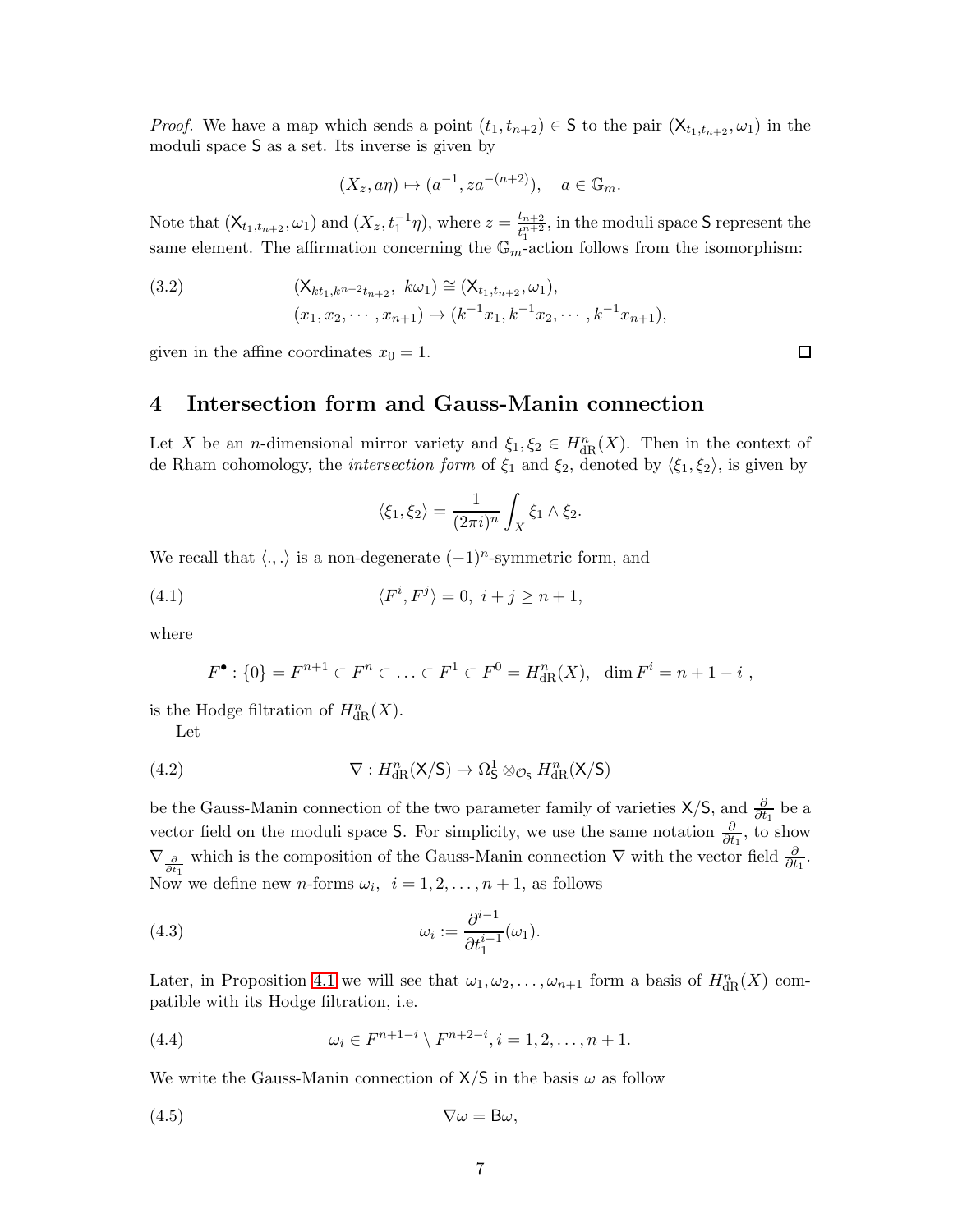and we denote by

(4.6) 
$$
\Omega = \Omega_n := (\langle \omega_i, \omega_j \rangle)_{1 \leq i, j \leq n+1},
$$

the intersection form matrix in the basis  $\omega$ . We have

$$
d\Omega = B\Omega + \Omega B^{tr}.
$$

The entries of B and  $\Omega$  are respectively regular differential 1-forms and functions in S. For arbitrary n, we do not have a general formula for  $\Omega$  and B. We have only an algorithm which computes the entries of  $\Omega$  and B recursively. For  $n = 1, 2, 3, 4$  the Picard-Fuchs equation associated with the *n*-form  $\omega_1$  is given by

<span id="page-7-1"></span>
$$
(4.8) \qquad \frac{\partial^{n+1}}{\partial t_1^{n+1}} = -S_2(n+2, n+1) \frac{t_1^{n+1}}{t_1^{n+2} - t_{n+2}} \frac{\partial^n}{\partial t_1^n} - S_2(n+2, n) \frac{t_1^n}{t_1^{n+2} - t_{n+2}} \frac{\partial^{n-1}}{\partial t_1^{n-1}} - \dots - S_2(n+2, 2) \frac{t_1^2}{t_1^{n+2} - t_{n+2}} \frac{\partial}{\partial t_1} - S_2(n+2, 1) \frac{t_1}{t_1^{n+2} - t_{n+2}},
$$

where  $S_2(r, s)$ ,  $r, s \in \mathbb{N}$ , refers to Stirling number of the second kind which is given by

<span id="page-7-2"></span>(4.9) 
$$
S_2(r,s) = \frac{1}{s!} \sum_{i=0}^{s} (-1)^i {s \choose i} (s-i)^r.
$$

For details of the computation in the mirror quintic case  $(n = 3)$  see [\[Mov17,](#page-20-1) §3.8]. The equation  $(4.8)$  must be true for arbitrary n, however, we are only interested to compute this for explicit  $n$ 's and so we do not provide a proof for arbitrary  $n$ .

#### <span id="page-7-0"></span>Proposition 4.1. We have

(i) 
$$
\langle \omega_i, \omega_j \rangle = 0
$$
, if  $i + j \leq n + 1$ .

(ii) 
$$
\langle \omega_1, \omega_{n+1} \rangle = \left( - (n+2) \right)^n \frac{c_n}{t_1^{n+2} - t_{n+2}},
$$
 where  $c_n$  is a constant.

- (iii)  $\langle \omega_j, \omega_{n+2-j} \rangle = (-1)^{j-1} \langle \omega_1, \omega_{n+1} \rangle$ , for  $j = 1, 2, \dots, n+1$ .
- (iv) We can determine all the rest of  $\langle \omega_i, \omega_j \rangle$  is in a unique way.

*Proof.* Note that the intersection form is well-defined for all points in S, and so,  $\langle \omega_i, \omega_j \rangle$ 's are regular functions in S. This implies that they have poles only along  $t_{n+2} = 0$  and  $t_{n+2} - t_1^{n+2} = 0.$ 

(i) The Griffiths transversality implies that

$$
\omega_i \in F^{n+1-i}, i = 1, 2, \dots, n+1.
$$

This property and the property given in [\(4.1\)](#page-6-1) complete the proof of (i).

(ii) If we present the Picard-Fuchs equation associated with the holomorphic  $n$ -form  $\eta$  as follow:

(4.10) 
$$
\vartheta^{n+1} = a_0(z) + a_1(z)\vartheta + \ldots + a_n(z)\vartheta^n,
$$

then because of [\(2.4\)](#page-4-3) we find

$$
a_n(z) = \frac{n+1}{2} \frac{z}{1-z} .
$$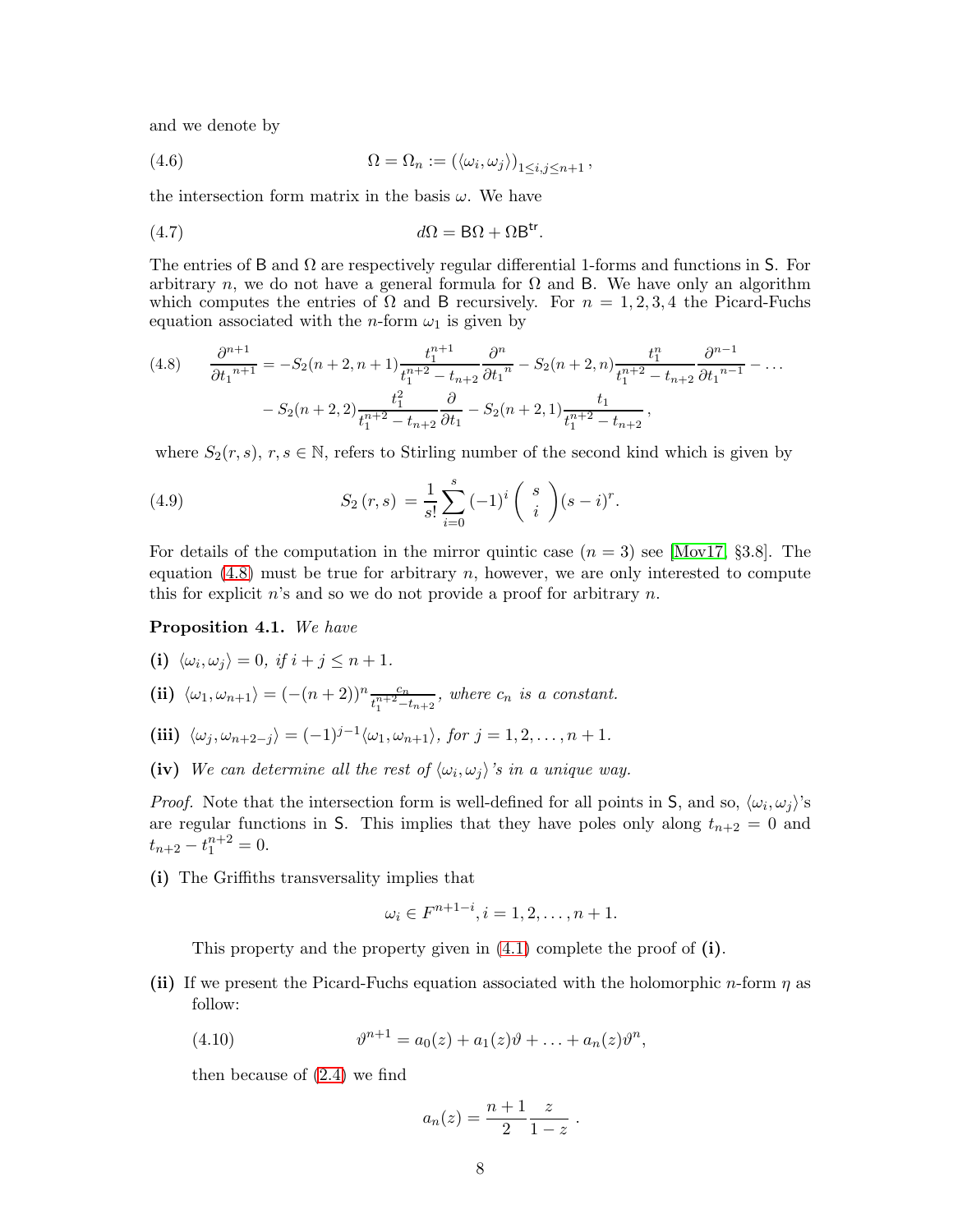One can verify the differential equation given below

$$
\vartheta\langle \eta, \vartheta^n \eta \rangle + \frac{2}{n+1} a_n(z) \langle \eta, \vartheta^n \eta \rangle = 0,
$$

from which we get  $\langle \eta, \vartheta^n \eta \rangle = c_n \exp \left(-\frac{2}{n+1} \int_0^z a_n(v) \frac{dv}{v}\right)$  $(v<sub>v</sub>)$ , where  $c_n$  is a constant. This yields

(4.11) 
$$
\langle \eta, \vartheta^n \eta \rangle = \frac{c_n}{1-z}.
$$

On the other hand in Section [3](#page-5-0) we saw  $z = \frac{t_{n+2}}{n+2}$  $\frac{t_{n+2}}{t_1^{n+2}}$ , which implies  $\vartheta = z \frac{\partial}{\partial z} = -\frac{1}{n+2} t_1 \frac{\partial}{\partial t}$  $\frac{\partial}{\partial t_1}$ . One can easily see that  $\eta = t_1 \omega_1$ , hence

$$
\vartheta^n \eta = \left(-\frac{1}{n+2}t_1 \frac{\partial}{\partial t_1}\right)^n (t_1 \omega_1)
$$
  
=  $b_1 \omega_1 + \ldots + b_n \omega_n + \left(-\frac{1}{n+2}\right)^n t_1^{n+1} \omega_{n+1},$ 

where  $b_j$ 's are rational functions in  $t_1, t_{n+1}$ . Therefore, (i) implies

$$
\langle \eta, \vartheta^n \eta \rangle = \langle t_1 \omega_1, (-\frac{1}{n+2})^n t_1^{n+1} \omega_{n+1} \rangle ,
$$

which completes the proof of (ii).

(iii) By (i) we have  $\langle \omega_j, \omega_{n+1-j} \rangle = 0, j = 1, 2, \ldots, n$ . Thus we get

$$
\frac{\partial}{\partial t_1} \langle \omega_j, \omega_{n+1-j} \rangle = \langle \frac{\partial}{\partial t_1} \omega_j, \omega_{n+1-j} \rangle + \langle \omega_j, \frac{\partial}{\partial t_1} \omega_{n+1-j} \rangle
$$
  
=  $\langle \omega_{j+1}, \omega_{n+1-j} \rangle + \langle \omega_j, \omega_{n+2-j} \rangle = 0,$ 

hence we obtain  $\langle \omega_{j+1}, \omega_{n+1-j} \rangle = -\langle \omega_j, \omega_{n+2-j} \rangle$ ,  $j = 1, 2, ..., n$ , from which follows (iii).

(iv) We present the desired algorithm. So far, we have computed the first row of the matrix  $\Omega$ . Suppose that we have the *i*-th row of  $\Omega$ ,  $1 \leq i \leq n$ , and then determine  $(i + 1)$ -th row. To compute  $\langle \omega_{i+1}, \omega_j \rangle$ ,  $n + 2 - i \leq j \leq n + 1$ , we apply  $\frac{\partial}{\partial t_1} \langle \omega_i, \omega_j \rangle$ , which implies

$$
\langle \omega_{i+1}, \omega_j \rangle = \frac{\partial}{\partial t_1} \langle \omega_i, \omega_j \rangle - \langle \omega_i, \omega_{j+1} \rangle.
$$

Note that if  $j = n + 1$ , then  $\omega_{n+2} = \frac{\partial^{n+1}}{\partial t^{n+1}}$  $\frac{\partial^{n+1}}{\partial t_1^{n+1}}(\omega_1)$  and we compute it by using the Picard-Fuchs equation given in [\(4.8\)](#page-7-1).

The intersection form matrix for  $n = 1, 2, 3, 4$  are respectively given as follows:

$$
\Omega_1 = \left( \begin{array}{cc} 0 & -\frac{3c_1}{t_1^3 - t_3} \\ \frac{3c_1}{t_1^3 - t_3} & 0 \end{array} \right) \ , \quad \Omega_2 = \left( \begin{array}{cc} 0 & 0 & \frac{16c_2}{t_1^4 - t_4} \\ 0 & -\frac{16c_2}{t_1^4 - t_4} & \frac{32c_2t_1^3}{(t_1^4 - t_4)^2} \\ \frac{16c_2}{t_1^4 - t_4} & \frac{32c_2t_1^2}{(t_1^4 - t_4)^2} & \frac{-16c_2t_1^2(5t_1^4 - t_4)}{(t_1^4 - t_4)^3} \end{array} \right) \ ,
$$

 $\Box$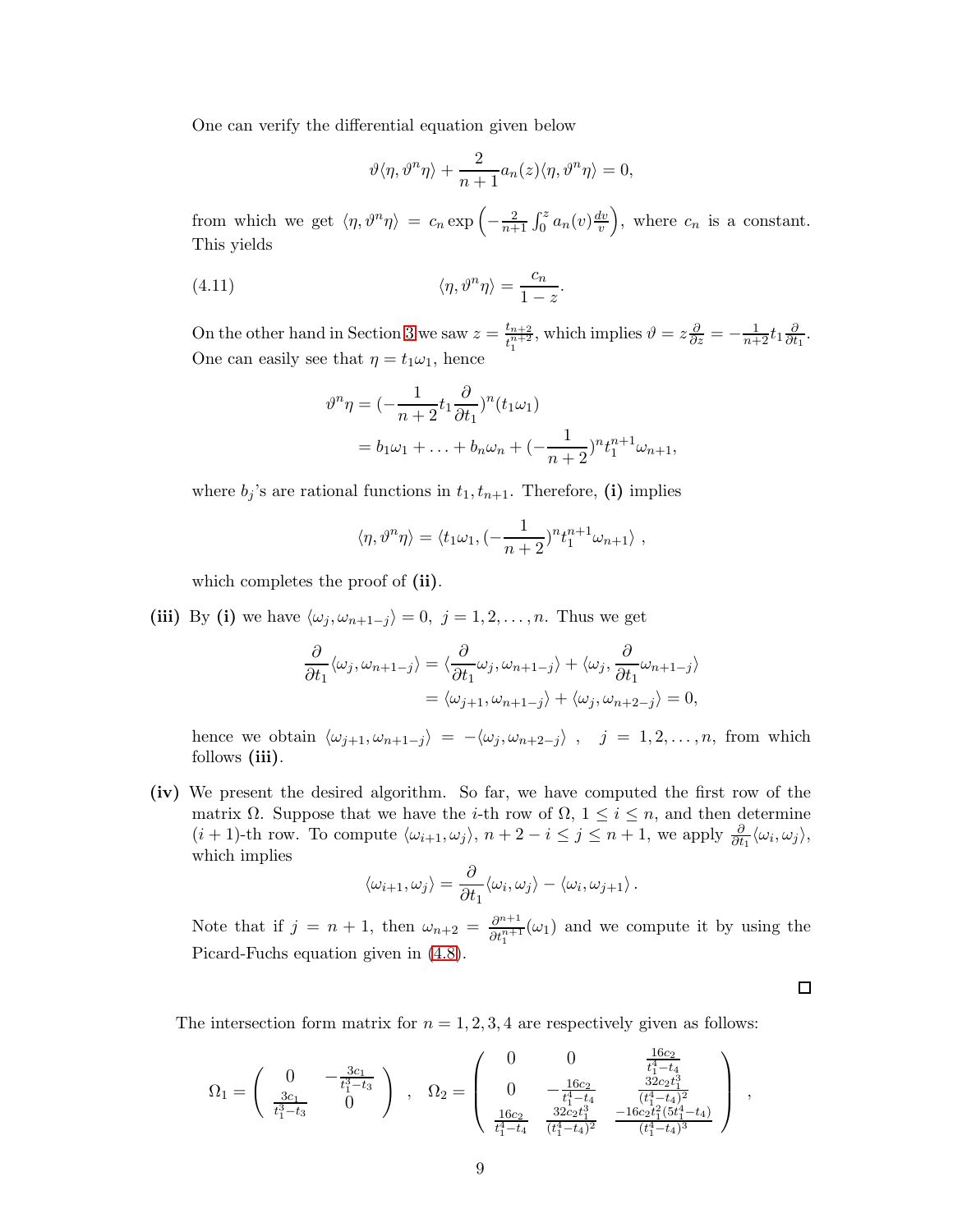$$
\Omega_3=\left(\begin{array}{cccccc} 0 & 0 & 0 & -\frac{1}{625(t_1^5-t_5)} & -\frac{1}{625(t_1^5-t_5)} \\ 0 & 0 & \frac{1}{625(t_1^5-t_5)} & -\frac{t_1^4}{625(t_1^5-t_5)^2} \\ 0 & -\frac{1}{625(t_1^5-t_5)} & 0 & \frac{t_1^4}{625(t_1^5-t_5)^2} \\ \frac{1}{625(t_1^5-t_5)} & \frac{t_1^4}{625(t_1^5-t_5)^2} & -\frac{t_1^3}{625(t_1^5-t_5)^2} & 0 \end{array}\right),
$$
\n
$$
\Omega_4=\left(\begin{array}{cccccc} 0 & 0 & 0 & 0 & \frac{6^4c_4}{t_1^6-t_6} \\ 0 & 0 & 0 & 0 & -\frac{6^4c_4}{t_1^6-t_6} & \frac{9\times6^4c_4t_1^5}{(t_1^6-t_6)^2} \\ 0 & 0 & \frac{6^4c_4}{t_1^6-t_6} & -\frac{3\times6^4c_4t_1^5}{(t_1^6-t_6)^2} & \frac{6^4c_4t_1^4(14t_1^6-5t_6)}{(t_1^6-t_6)^3} & \frac{6^4c_4t_1^4(14t_1^6-5t_6)}{(t_1^6-t_6)^3} & \frac{-6^4c_4t_1^3(56t_1^{12}+35t_1^6t_6-10t_6^2)}{(t_1^6-t_6)^4} & \frac{-6^4c_4t_1^3(56t_1^{12}+35t_1^4t_6-10t_6^2)}{(t_1^6-t_6)^4} & \frac{-6^4c_4t_1^3(56t_1^{12}+35t_1^4t_6-10t_6^2)}{(t_1^6-t_6)^4} & \frac{6^4c_4t_1^2(273t_1^{18}+238t_1^{12}t_6+217t_1^6t_6^2+10t_6^2)}{(t_1^6-t_6)^5} & \frac{6^4c_4t_1^2(273t_
$$

.

### <span id="page-9-0"></span>5 Moduli space of enhanced Calabi-Yau varieties

Let  $\mathsf{T} = \mathsf{T}_n$  be the moduli of pairs  $(X, [\alpha_1, \alpha_2, \ldots, \alpha_{n+1}])$ , where X is an *n*-fold mirror variety and  $\{\alpha_1, \alpha_2, \ldots, \alpha_{n+1}\}\$ is a basis of  $H^n_{\text{dR}}(X)$  compatible with its Hodge filtration, and such that the intersection form matrix of this basis is constant, that is,

(5.1) 
$$
\left(\begin{array}{c} \langle \alpha_i, \alpha_j \rangle \end{array}\right)_{1 \leq i,j \leq n+1} = \Phi.
$$

If we denote by  $d_n := \dim T_n$ , then from [\[Nik15,](#page-20-9) Theorem 1 ] we get [\(1.7\)](#page-2-0). The objective of this section is to construct a coordinate system for T.

In Section [4](#page-6-0) we have fixed the basis  $\{\omega_1, \omega_2, \ldots, \omega_{n+1}\}$  of  $H^n_{\text{dR}}(X)$  that is compatible with its Hodge filtration. Let  $S = (s_{ij})_{1 \le i,j \le n+1}$  be a lower triangular matrix, whose entries are indeterminates  $s_{ij}$ ,  $i \geq j$  and  $s_{11} = 1$ . We define

$$
\alpha := S\omega,
$$

where

<span id="page-9-1"></span>
$$
\omega := \left( \begin{array}{cccc} \omega_1 & \omega_2 & \ldots & \omega_{n+1} \end{array} \right)^{\mathrm{tr}}.
$$

We assume that  $\left(\langle \alpha_i, \alpha_j \rangle \right)_{1 \le i,j \le n+1} = \Phi$ , and so, we get the following equation

(5.2) SΩS tr = Φ.

If we set  $\Psi = (\Psi_{ij})_{1 \leq i,j \leq n+1} := S\Omega S^{\text{tr}},$  then  $\Psi$  is a  $(-1)^n$ -symmetric matrix and  $\Psi_{ij} = 0$ for  $i = 1, 2, \ldots, n$  and  $j \leq n + 1 - i$ . Moreover, in the case that n is an odd integer we get  $\Psi_{ii} = 0, i = 1, 2, ..., n + 1$ . Therefore, the equation [\(5.2\)](#page-9-1) gives us  $d_0 := \frac{(n+2)(n+1)}{2} - d - 2$ equations, where d is given by [\(1.7\)](#page-2-0). These equations are independent from each other and so we can express  $d_0$  numbers of parameters  $s_{ij}$ 's in terms of other d−2 parameters that we fix them as *independent parameters*. For simplicity we write the first class of parameters as  $(t_1, t_2, \dots, t_{d_0}$  and the second class as  $t_2, t_3, \dots, t_{n+1}, t_{n+3}, \dots, t_d$ . We put the independent parameters  $t_i$  inside S according to the following rule which is not canonical:  $t_i$ 's are written in S from left to right and top to bottom in the entries  $(i, j)$  for  $i + j < n + 2$  if n is even and  $i + j \leq n+2$  if n is odd. The position of  $\check{t}_i$ 's inside S can be chosen arbitrarily.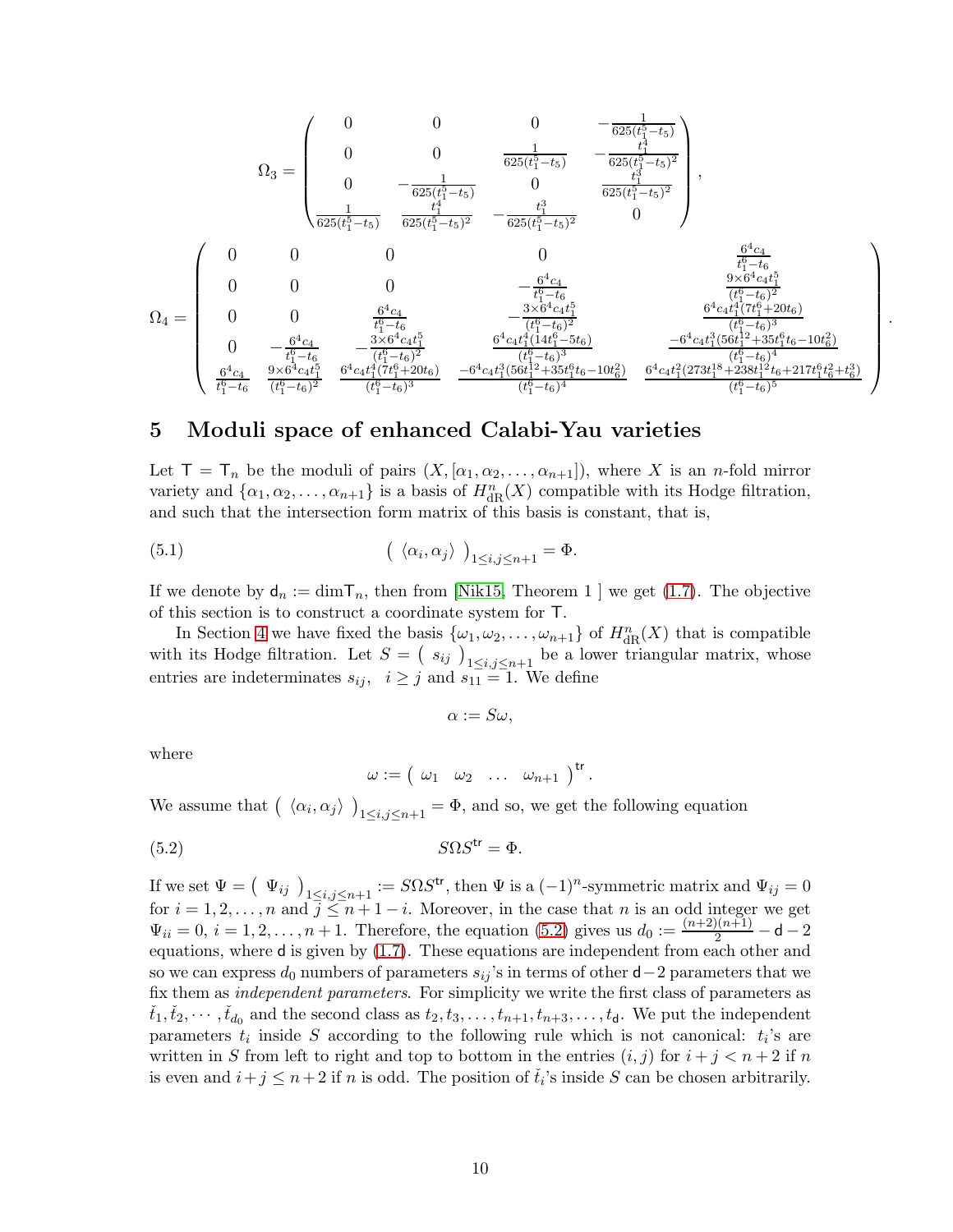For instance, for  $n = 1, 2, 3, 4$  we have:

$$
\left(\begin{array}{cc}1&0\\t_2&\check{t}_1\end{array}\right)\;,\;\left(\begin{array}{ccc}1&0&0\\t_2&\check{t}_2&0\\ \check{t}_4&\check{t}_3&\check{t}_1\end{array}\right)\;,\;\left(\begin{array}{cccc}1&0&0&0\\t_2&t_3&0&0\\t_4&t_6&\check{t}_2&0\\t_7&\check{t}_4&\check{t}_3&\check{t}_1\end{array}\right)\;,\;\left(\begin{array}{cccc}1&0&0&0&0\\t_2&t_3&0&0&0\\t_4&t_5&\check{t}_3&0&0\\t_7&\check{t}_7&\check{t}_7&\check{t}_5&\check{t}_2&0\\ \check{t}_9&\check{t}_8&\check{t}_6&\check{t}_4&\check{t}_1\end{array}\right)\;.
$$

Note that we have already used  $t_1, t_{n+2}$  as coordinate system of S in Section [3.](#page-5-0)

<span id="page-10-1"></span>**Proposition 5.1.** The equation  $S\Omega S^{tr} = \Phi$  yields

<span id="page-10-0"></span>(5.3) 
$$
s_{(n+2-i)(n+2-i)} = \frac{(-1)^{n+i+1}}{c_n(n+2)^n} \frac{t_1^{n+2} - t_{n+2}}{s_{ii}},
$$

where  $i = 1, 2, ..., \frac{n+1}{2}$  $\frac{+1}{2}$  if n is an odd integer, and  $i = 1, 2, \ldots, \frac{n+2}{2}$  $\frac{+2}{2}$  if n is an even integer. Moreover, one can compute  $\check{t}_i$ 's in terms of  $t_i$ 's.

*Proof.* Let us first count the number of equalities that we get from  $S\Omega S^{tr} = \Phi$ . This is  $\frac{(n+1)(n+2)}{2}+1-$ d. Note that the left upper triangle of this equality consists of trivial equalities  $0 = 0$ . The equality [\(5.3\)](#page-10-0) follows from the  $(i, n + 2 - i)$ -th entry of  $S\Omega S^{tr} = \Phi$ . We have plugged the parameters  $\check{t}_k = s_{ij}$  inside S such that the equality corresponding to the  $(n+2-j,i)$ -th entry of  $S\Omega S^{\text{tr}} = \Phi$  gives us an equation which computes  $\check{t}_k$  in terms of  $\check{t}_r$ ,  $r < k$  and  $t_s$ 's. Note that only divisions by  $s_{ii}$ 's,  $t_{n+2} - t_1^{n+2}$  and  $t_{n+2}$  occurs. Another way to see this is to redefine  $S := S^{-1}$  and so we will have the equality  $S \Phi S^{\text{tr}} = \Omega$ . 囗

For  $n = 1, 2, 3, 4$ , we express  $\check{t}_j$ 's in terms of  $t_i$ 's as follows:  $n=1$ :

$$
\check{t}_1 = -\frac{1}{3c_1}(t_1^3 - t_3).
$$

 $n=2$ :

<span id="page-10-2"></span>(5.4) 
$$
\dot{t}_1 = \frac{1}{16c_2}(t_1^4 - t_4), \quad \dot{t}_2^2 = -\frac{1}{16c_2}(t_1^4 - t_4), \n\dot{t}_3 = \frac{1}{16c_2}(-16c_2t_2\dot{t}_2 + 2t_1^3), \quad \dot{t}_4 = \frac{1}{32c_2}(-16c_2t_2^2 + t_1^2).
$$

 $n=3$ :

$$
\begin{aligned} \check{t}_1&=-625t_1^5+625t_5\,,\quad \check{t}_2=\frac{625t_1^5-625t_5}{t_3}\,,\\ \check{t}_3&=\frac{-625t_1^5t_2+625t_2t_5-3125t_1^4t_3}{t_3}\,,\quad \check{t}_4&=-t_2t_6+t_3t_4-3125t_1^3\,. \end{aligned}
$$

 $n=4$ :

<span id="page-10-3"></span>
$$
(5.5) \t\t\t\t\t\tilde{t}_1 = \frac{t_1^6 - t_6}{1296c_4}, \t\t\t\t\t\tilde{t}_2 = -\frac{t_1^6 - t_6}{1296c_4t_3}, \t\t\t\t\tilde{t}_3 = \frac{t_1^6 - t_6}{1296c_4}, \t\t\t\t\t\tilde{t}_4 = \frac{t_1^6 t_2 + 9t_1^5 t_3 - t_2 t_6}{1296c_4t_3},
$$
\n
$$
\tilde{t}_5 = \frac{-432c_4 t_5 \tilde{t}_3 - t_1^5}{432c_4 t_3}, \t\t\t\t\t\tilde{t}_6 = \frac{1296c_4 t_2 t_5 \tilde{t}_3 - 1296c_4 t_3 \tilde{t}_4 \tilde{t}_3 + 3t_1^5 t_2 + 20t_1^4 t_3}{1296c_4 t_3},
$$
\n
$$
\tilde{t}_7 = \frac{-1296c_4 t_5^2 - 5t_1^4}{2592c_4 t_3}, \t\t\t\t\tilde{t}_8 = \frac{1296c_4 t_2 t_5^2 - 2592c_4 t_3^2 t_7 - 2592c_4 t_3 t_4 t_5 + 5t_1^4 t_2 + 20t_1^3 t_3}{2592c_4 t_3},
$$
\n
$$
\tilde{t}_9 = \frac{-2592c_4 t_2 t_7 - 1296c_4 t_4^2 + t_1^2}{2592c_4}.
$$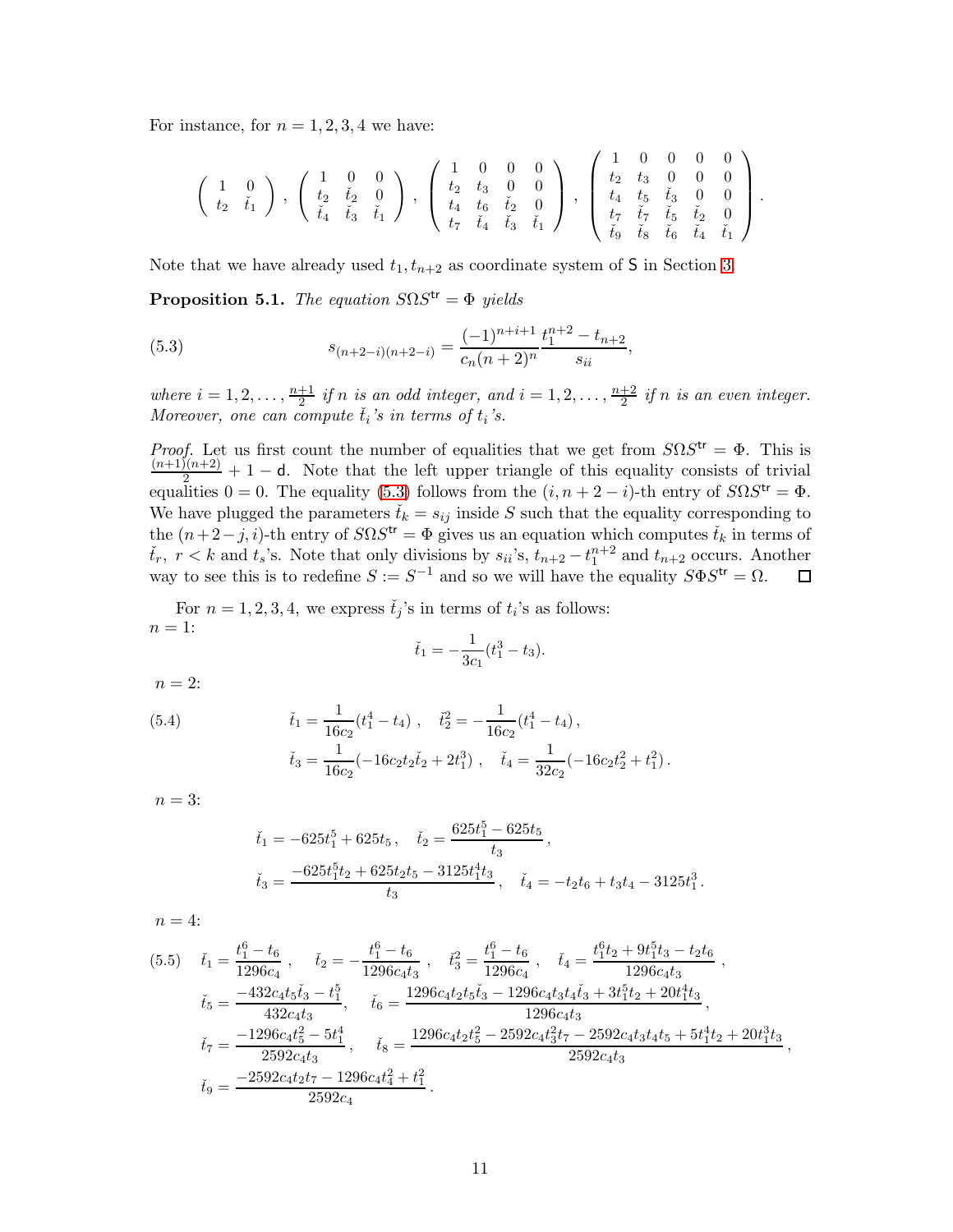## <span id="page-11-0"></span>6 Gauss-Manin connection

We return to the Gauss-Manin connection  $\nabla$ , that was introduced in [\(4.2\)](#page-6-2), and we proceed with the computation of the Gauss-Manin connection matrix B, which is given in  $(4.5)$ .

If we denote by  $A(z)$  the Gauss-Manin connection matrix of the family  $X_{1,z}$  in the basis  $\{\eta, \frac{\partial \eta}{\partial z}, \dots, \frac{\partial^n \eta}{\partial z^n}\},\$  that is

$$
\nabla \left( \eta \quad \frac{\partial \eta}{\partial z} \quad \ldots \quad \frac{\partial^n \eta}{\partial z^n} \right)^{\mathsf{tr}} = A(z) dz \otimes \left( \eta \quad \frac{\partial \eta}{\partial z} \quad \ldots \quad \frac{\partial^n \eta}{\partial z^n} \right)^{\mathsf{tr}},
$$

then we get

$$
A(z)=\left(\begin{array}{ccccc}0&1&0&0&\ldots&0\\0&0&1&0&\ldots&0\\0&0&0&1&\ldots&0\\\vdots&\vdots&\vdots&\vdots&\ddots&\vdots\\0&0&0&0&\ldots&1\\b_1(z)&b_2(z)&b_3(z)&b_4(z)&\ldots&b_{n+1}(z)\\\end{array}\right)
$$

where the functions  $b_i(z)$ 's are the coefficients of the Picard-Fuchs equation [\(2.4\)](#page-4-3) associated with the *n*-form  $\eta$  that we write in the following format

$$
\frac{\partial^{n+1}\eta}{\partial z^{n+1}} = b_1(z)\eta + b_2(z)\frac{\partial \eta}{\partial z} + \ldots + b_{n+1}(z)\frac{\partial^n \eta}{\partial z^n}, \text{ modulo exact forms.}
$$

We calculate  $\nabla$  with respect to the basis [\(4.3\)](#page-6-4) of  $H_{\text{dR}}^n(X/S)$ . For this purpose we return back to the one parameter case. For  $z := \frac{t_{n+2}}{t_n+2}$  $\frac{t_{n+2}}{t_1^{n+2}}$ , consider the map

$$
g: \mathsf{X}_{t_1,t_{n+2}} \to \mathsf{X}_{1,z},
$$

given by [\(3.2\)](#page-6-5) with  $k = t_1^{-1}$ . We have  $g^*\eta = t_1\omega_1$ , where by abuse of notation we just write  $\eta = t_1 \omega_1$ , and

$$
\frac{\partial}{\partial z} = \frac{-1}{n+2} \frac{t_1^{n+3}}{t_{n+2}} \frac{\partial}{\partial t_1}
$$

.

From these two equalities we obtain the base change matrix  $\tilde{S} = \tilde{S}(t_1, t_{n+2})$  such that

$$
\left(\begin{array}{cccc}\eta & \frac{\partial \eta}{\partial z} & \dots & \frac{\partial^n \eta}{\partial z^n}\end{array}\right)^{\mathsf{tr}} = \tilde{S}^{-1}\left(\begin{array}{cccc}\omega_1 & \omega_2 & \dots & \omega_{n+1}\end{array}\right)^{\mathsf{tr}}.
$$

Thus we find the Gauss-Manin connection in the basis  $\omega_i$ ,  $i = 1, 2, ..., n + 1$  as follow:

$$
\mathsf{B} = \left(d\tilde{S} + \tilde{S} \cdot A\left(\frac{t_{n+2}}{t_1^{n+2}}\right) \cdot d\left(\frac{t_{n+2}}{t_1^{n+2}}\right)\right) \cdot \tilde{S}^{-1}.
$$

Let  $B[i, j]$  be the  $(i, j)$ -th entry of the Gauss-Manin connection matrix B. We have

<span id="page-11-1"></span>(6.1) 
$$
B[i, i] = -\frac{i}{(n+2)t_{n+2}} dt_{n+2}, \ 1 \le i \le n
$$

(6.2) 
$$
B[i, i + 1] = dt_1 - \frac{t_1}{(n+2)t_{n+2}} dt_{n+2}, \quad 1 \le i \le n
$$
,

$$
B[n+1,j] = \frac{-S_2(n+2,j)t_1^j}{t_1^{n+2} - t_{n+2}} dt_1 + \frac{S_2(n+2,j)t_1^{j+1}}{(n+2)t_{n+2}(t_1^{n+2} - t_{n+2})} dt_{n+2}, \ 1 \le j \le n,
$$
  
\n
$$
B[n+1,n+1] = \frac{-S_2(n+2,n+1)t_1^{n+1}}{t_1^{n+2} - t_{n+2}} dt_1 + \frac{\frac{n(n+1)}{2}t_1^{n+2} + (n+1)t_{n+2}}{(n+2)t_{n+2}(t_1^{n+2} - t_{n+2})} dt_{n+2},
$$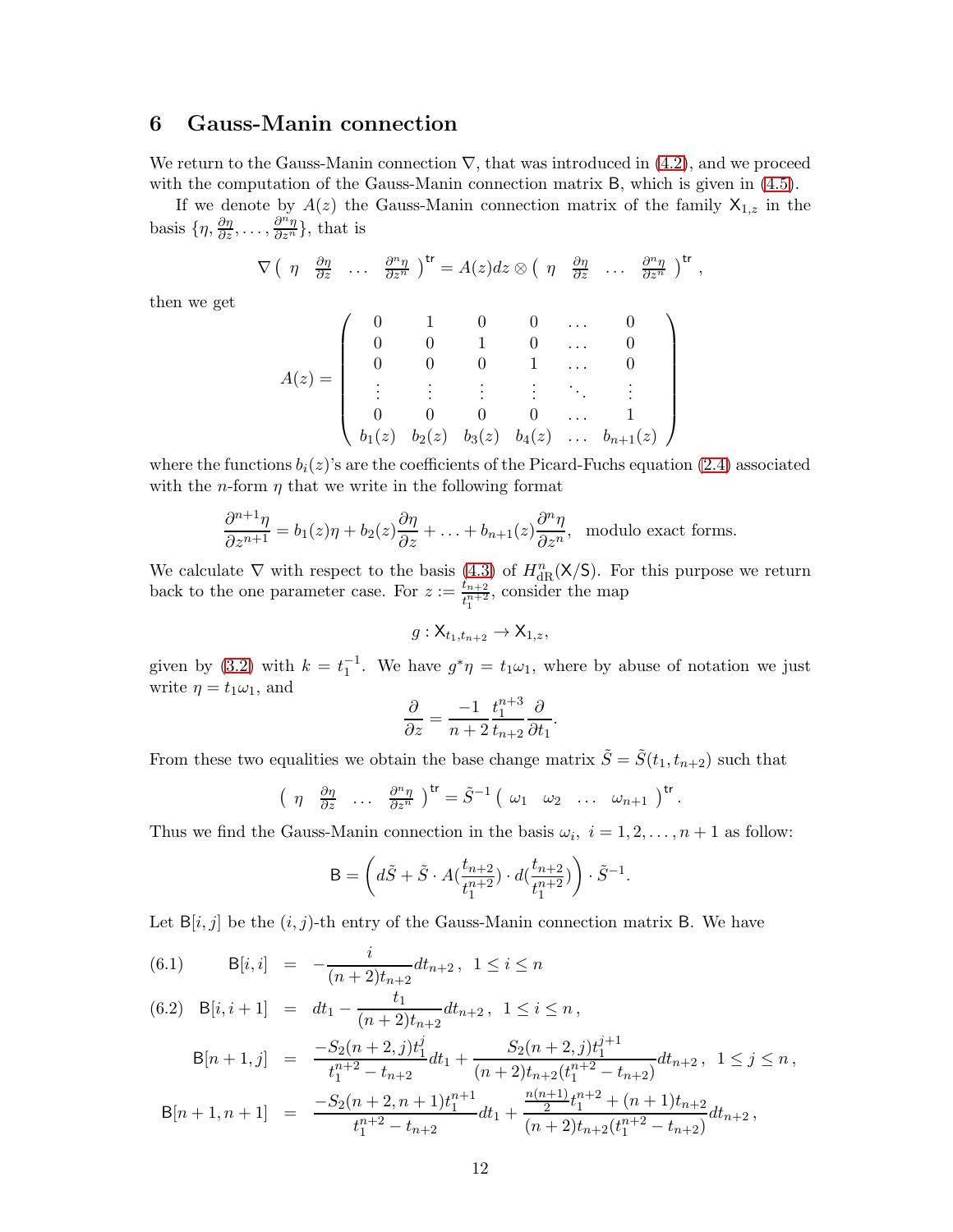where  $S_2(r, s)$  is the Stirling number of the second kind defined in [\(4.9\)](#page-7-2), and the rest of the entries of B are zero. The equalities  $(6.1)$  and  $(6.2)$  are easy to check, and those with Stirling numbers are checked for  $n = 1, 2, 3, 4$ . It would be interesting to prove this statement for arbitrary  $n$ . We will not need such explicit expressions for the proof of our main theorem. The Gauss-Manin connection matrix B for  $n = 1, 2$  are respectively given as follows:

$$
B_{1} = \begin{pmatrix} -\frac{1}{3t_{3}}dt_{3} & dt_{1} - \frac{t_{1}}{3t_{3}}dt_{3} \\ -\frac{t_{1}}{t_{1}^{3}-t_{3}}dt_{1} + \frac{t_{1}^{2}}{3t_{3}(t_{1}^{3}-t_{3})}dt_{3} & -\frac{3t_{1}^{2}}{t_{1}^{3}-t_{3}}dt_{1} + \frac{t_{1}^{3}+2t_{3}}{3t_{3}(t_{1}^{3}-t_{3})}dt_{3} \end{pmatrix},
$$
  
\n
$$
B_{2} = \begin{pmatrix} -\frac{1}{4t_{4}}dt_{4} & dt_{1} - \frac{t_{1}}{4t_{4}}dt_{4} & 0 \\ 0 & -\frac{2}{4t_{4}}dt_{4} & 0 \\ -\frac{t_{1}}{t_{1}^{4}-t_{4}}dt_{1} + \frac{t_{1}^{2}}{4t_{4}(t_{1}^{4}-t_{4})}dt_{4} & -\frac{7t_{1}^{2}}{t_{1}^{4}-t_{4}}dt_{1} + \frac{7t_{1}^{3}}{4t_{4}(t_{1}^{4}-t_{4})}dt_{4} & -\frac{6t_{1}^{3}}{t_{1}^{4}-t_{4}}dt_{1} + \frac{3t_{1}^{4}+3t_{4}}{4t_{4}(t_{1}^{4}-t_{4})}dt_{4} \end{pmatrix}.
$$

Let A to be the Gauss-Manin connection matrix of the family  $X/T$  written in the basis  $\alpha_i, i = 1, 2, \ldots, \alpha_{n+1}$ , i.e.,  $\nabla \alpha = A\alpha$ . Then we calculate A as follow:

<span id="page-12-1"></span>
$$
(6.3) \qquad \qquad \mathsf{A} = (dS + S \cdot \mathsf{B}) \cdot S^{-1},
$$

<span id="page-12-0"></span>where S is the base change matrix  $\alpha = S\omega$ .

## 7 Proof of Theorem [1.1](#page-1-0)

As we saw in [\(6.3\)](#page-12-1), the Gauss-Manin connection matrix of the family  $X/T$  in the basis  $\alpha$ is given by

(7.1) 
$$
A = dS \cdot S^{-1} + S \cdot B \cdot S^{-1}.
$$

For a moment, let us consider the entries  $s_{ij}$ ,  $j \leq i, (i, j) \neq (1, 1)$  of S as independent parameters with only the following relation:

$$
(7.2) \t\t s_{(n+1)(n+1)} + s_{nn}s_{22} = 0.
$$

We denote by  $\tilde{T}$  and  $\tilde{\alpha}$  the corresponding family of varieties and a basis of differential forms. The existence of a vector field  $\mathsf R$  in  $\mathsf T$  with the desired property in relation with the Gauss-Manin connection is equivalent to solve the equation

$$
(7.3) \t\t\t \dot{S} = \mathsf{Y}S - S \cdot \mathsf{B}(\mathsf{R}).
$$

where  $\dot{x} := dx(R)$  is the derivation of the function x along the vector field R in  $\tilde{T}$ . The equalities corresponding to the entries  $(i, j), j \leq i, (i, j) \neq (1, 1)$  serves as the definition of  $\dot{s}_{ij}$ . The equality corresponding to  $(1, 1)$ -th and  $(1, 2)$ -th entries give us respectively

<span id="page-12-3"></span><span id="page-12-2"></span>
$$
\dot{t}_1 = t_3 - t_1 t_2, \quad \dot{t}_{n+2} = -(n+2)t_2 t_{n+2}.
$$

Recall that  $t_2 = s_{21}$  and  $t_3 = s_{22}$ . The equalities corresponding to  $(i, i + 1)$ -th,  $i =$  $2, \dots, n-1$ , entries compute the quantities  $Y_i$ 's:

(7.4) 
$$
\mathsf{Y}_{i-1} = \frac{t_3 s_{ii}}{s_{(i+1)(i+1)}}, \quad i = 2, 3, \dots, n-1.
$$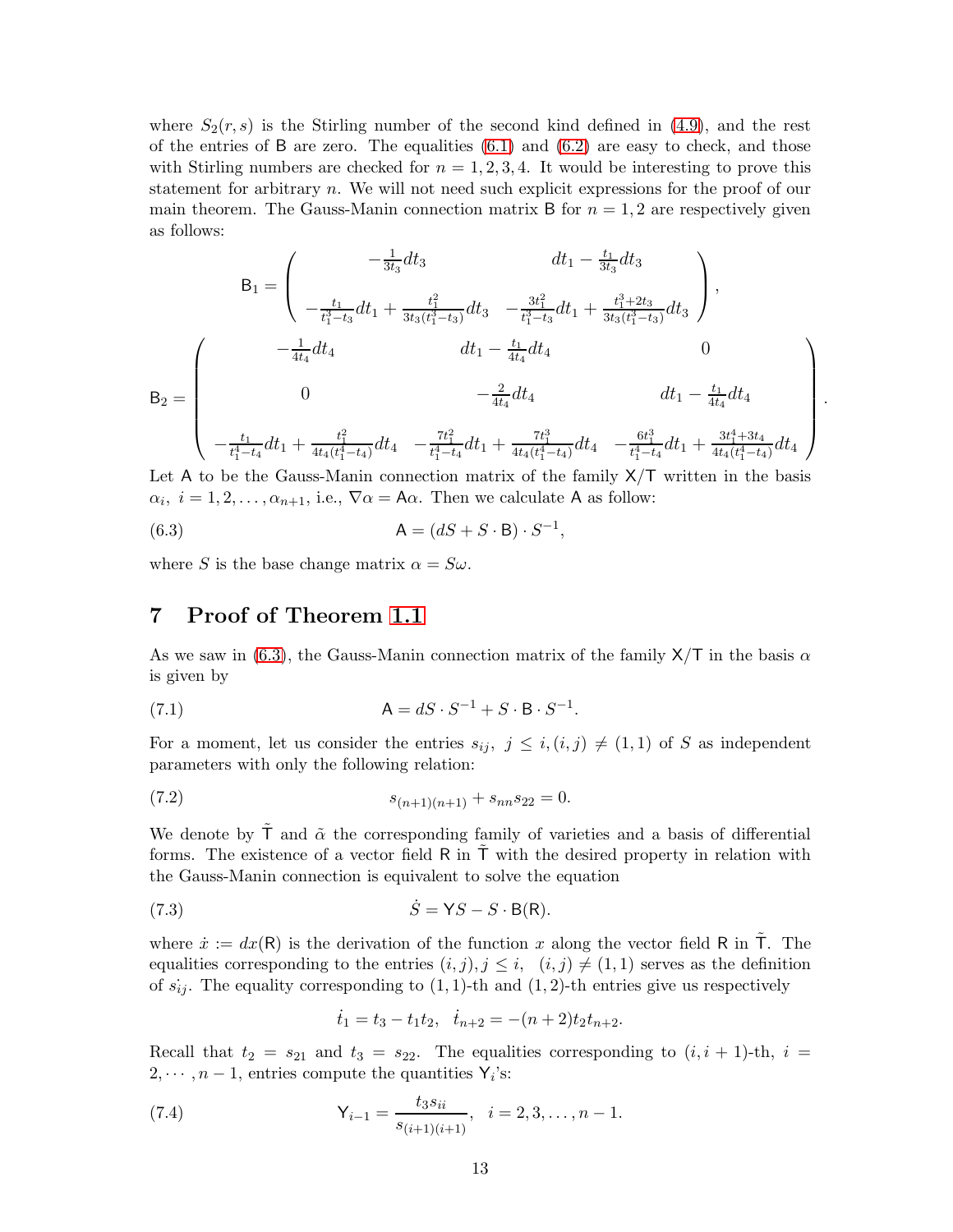Finally the equality corresponding to the  $(n, n + 1)$ -th entry is given by [\(7.2\)](#page-12-2) which is already implemented in the definition of  $\mathsf{T}$ . All the rest are trivial equalities  $0 = 0$ . We conclude the statement of Theorem [1.1](#page-1-0) for the moduli space  $\mathsf{T}$ .

Now, let us prove the main theorem for the moduli space T. First, note that we have a map

(7.5) 
$$
\tilde{\mathsf{T}} \to \mathrm{Mat}_{(n+1)\times(n+1)}(\mathbb{C}), \quad (t_1, t_{n+2}, S) \mapsto S\Omega S^{\mathsf{tr}}
$$

and T is the fiber of this map over the point  $\Phi$ . We prove that the vector field R is tangent to the fiber of the above map over Φ. This follows from

$$
\begin{aligned}\n\widehat{(S\Omega S^{\text{tr}})} &= \dot{S}\Omega S^{\text{tr}} + S\dot{\Omega} S^{\text{tr}} + S\Omega \dot{S}^{\text{tr}} \\
&= (YS - S\mathsf{B})\Omega S^{\text{tr}} + S(\mathsf{B}\Omega + \Omega \mathsf{B}^{\text{tr}}) S^{\text{tr}} + S\Omega (S^{\text{tr}} \mathsf{Y}^{\text{tr}} - \mathsf{B}^{\text{tr}} S^{\text{tr}}) \\
&= \mathsf{Y} \Phi + \Phi \mathsf{Y}^{\text{tr}} \\
&= 0.\n\end{aligned}
$$

where  $\dot{x} := dx(R)$  is the derivation of the function x along the vector field R in T. The last equality follows from  $(7.4)$  and Proposition [5.1.](#page-10-1) It follows that if n is an even integer then  $Y_{i-1} = -Y_{n-i}, i = 2, \ldots, \frac{n}{2}$  $\frac{n}{2}$  and if *n* is an odd integer then  $\mathsf{Y}_{i-1} = -\mathsf{Y}_{n-i}, i = 2, \ldots, \frac{n-1}{2}$ and

$$
\mathsf{Y}_{\frac{n-1}{2}} = (-1)^{\frac{3n+3}{2}} c_n (n+2)^n \frac{t_3 s_{\frac{n+1}{2}\frac{n+1}{2}}^2}{t_1^{n+2} - t_{n+2}}.
$$

To prove the uniqueness, first notice that  $(7.4)$  guaranties the uniqueness of  $Y_i$ 's. Suppose that there are two vector fields R and  $\hat{R}$  such that  $\nabla_R \alpha = Y \alpha$  and  $\nabla_{\hat{R}} \alpha = Y \alpha$ . If we set  $H := R - \hat{R}$ , then

$$
\nabla_{\mathsf{H}}\alpha = 0.
$$

.

We need to prove that  $H = 0$ , and to do this it is enough to verify that any integral curve of H is a constant point. Assume that  $\gamma$  is an integral curve of H given as follow

<span id="page-13-1"></span><span id="page-13-0"></span>
$$
\gamma : (\mathbb{C}, 0) \to \mathsf{T}; \qquad x \mapsto \gamma(x).
$$

Let us denote by  $\mathcal{C} := \gamma(\mathbb{C}, 0) \subset \mathsf{T}$  the trajectory of  $\gamma$  in T. We know that the points of T are pairs  $(X, [\alpha_1, \alpha_2, \ldots, \alpha_{n+1}])$ , in which X is an *n*-fold mirror variety and  $\{\alpha_1, \alpha_2, \ldots, \alpha_{n+1}\}\$ is a basis of  $H^n_{\text{dR}}(X)$  compatible with its Hodge filtration and has constant intersection form matrix  $\overline{\Phi}$ . Thus, we can parameterize  $\gamma$  in such a way that for any  $x \in (\mathbb{C}, 0)$  the vector field H on C reduces to  $\frac{\partial}{\partial x}$ , and so, we have  $\gamma(x)$  =  $(X(x), [\alpha_1(x), \alpha_2(x), \ldots, \alpha_{n+1}(x)]).$  We know that  $X(x)$  is a member of mirror family that depends only on the parameter  $z$ , hence  $x$  holomorphically depends to  $z$ . From this we obtain a holomorphic function f such that  $x = f(z)$ . We now proceed to prove that f is constant. Otherwise, by contradiction suppose that  $f' \neq 0$ . Then we get

(7.7) 
$$
\nabla_{\frac{\partial}{\partial x}} \alpha_1 = \frac{\partial z}{\partial x} \nabla_{\frac{\partial}{\partial z}} \alpha_1.
$$

Equation [\(7.6\)](#page-13-0) gives that  $\nabla \frac{\partial}{\partial x} \alpha_1 = 0$ , but since  $\alpha_1 = \omega_1$ , it follows that the right hand side of [\(7.7\)](#page-13-1) is not zero, which is a contradiction. Thus f is constant and  $X(x)$  does not depend on the parameter x. Since  $X(x) = X$  does not depends on x, we can write the Taylor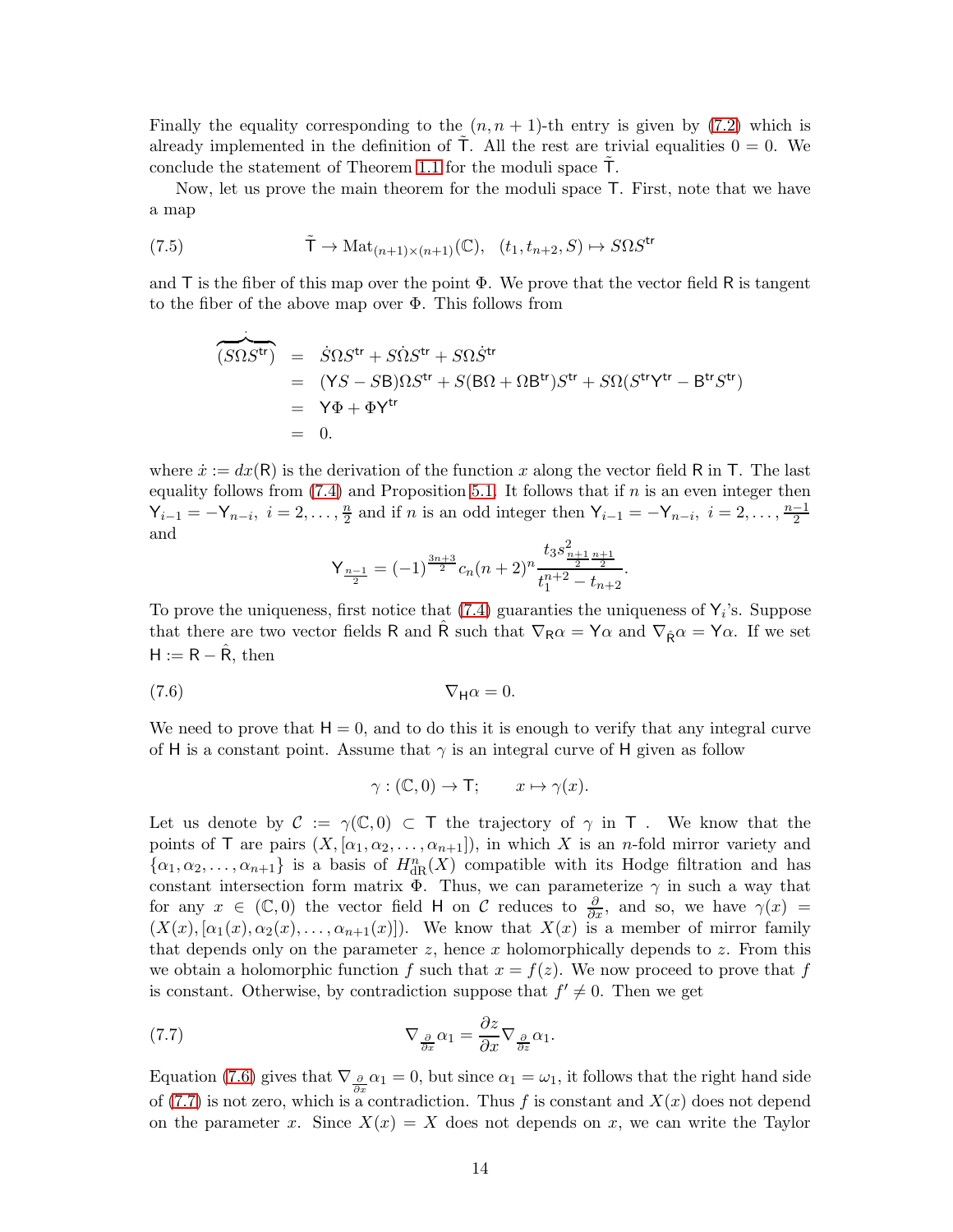series of  $\alpha_i(x)$ ,  $i = 1, 2, 3, \ldots, n + 1$ , in x at some point  $x_0$  as  $\alpha_i(x) = \sum_j (x - x_0)^j \alpha_{i,j}$ , where  $\alpha_{i,j}$ 's are elements in  $H^n_{\text{dR}}(X)$  independent of x. In this way the action of  $\nabla_{\frac{\partial}{\partial x}}$  on  $\alpha_i$  is just the usual derivation  $\frac{\partial}{\partial x}$ . Again according to [\(7.6\)](#page-13-0) we get  $\nabla_{\frac{\partial}{\partial x}} \alpha_i = 0$ , and we conclude that  $\alpha_i$ 's also do not depend on x. Therefore, the image of  $\gamma$  is a point.  $\Box$ 

The modular vector field R for  $n = 1, 2, 3, 4$ , are given as follows:  $n=1$ :

<span id="page-14-0"></span>(7.8) 
$$
R_1: \begin{cases} \dot{t}_1 = \frac{1}{3c_1}(-3c_1t_1t_2 - (t_1^3 - t_3)) \\ \dot{t}_2 = \frac{1}{9c_1^2}(t_1(t_1^3 - t_3) - 9c_1^2t_2^2) \\ \dot{t}_3 = -3t_2t_3 \end{cases}.
$$

 $n = 2$ : We know that  $\dim \mathcal{T}_2 = 3$ , hence the modular vector field  $\mathcal{R}_2$  should have three components, but to avoid the second root of  $\check{t}_2$  that comes from [\(5.4\)](#page-10-2) we add one more variable  $t_3 := \check{t}_2$ . Thus we find  $R_2$  as follow:

<span id="page-14-1"></span>(7.9) 
$$
R_2 : \begin{cases} \dot{t}_1 = -t_1 t_2 + t_3 \\ \dot{t}_2 = -\frac{1}{32c_2} (t_1^2 + 16c_2 t_2^2) \\ \dot{t}_3 = -\frac{1}{8c_2} (16c_2 t_2 t_3 + t_1^3) \\ \dot{t}_4 = -4t_2 t_4 \end{cases},
$$

such that the following equation holds among  $t_i$ 's

<span id="page-14-2"></span>(7.10) 
$$
t_3^2 = -\frac{1}{16c_2}(t_1^4 - t_4).
$$

 $n = 3$ : The vector field R<sub>3</sub> has been calculated in [\[Mov15\]](#page-20-0), but in a different chart. R<sub>3</sub> in the chart chosen in this paper is as follow:

(7.11) 
$$
\mathsf{R}_{3}: \begin{cases} \dot{t}_{1} = t_{3} - t_{1}t_{2} \\ \dot{t}_{2} = \frac{t_{3}^{3}t_{4} - 5^{4}t_{2}^{2}(t_{1}^{5} - t_{5})}{5^{4}(t_{1}^{5} - t_{5})} \\ \dot{t}_{3} = \frac{t_{3}^{3}t_{6} - 3\times5^{4}t_{2}t_{3}(t_{1}^{5} - t_{5})}{5^{4}(t_{1}^{5} - t_{5})} \\ \dot{t}_{4} = -t_{2}t_{4} - t_{7} \\ \dot{t}_{5} = -5t_{2}t_{5} \\ \dot{t}_{6} = 5^{5}t_{1}^{3} - t_{2}t_{6} - 2t_{3}t_{4} \\ \dot{t}_{7} = -5^{4}t_{1}t_{3} - t_{2}t_{7} \end{cases}
$$

 $n = 4$ : Similar to the case  $n = 2$  and in order to avoid the second root of  $\check{t}_3$  given in [\(5.5\)](#page-10-3), we add the variable  $t_8 := \check{t}_3$  and we find:

.

$$
(7.12)
$$
\n
$$
\begin{cases}\n\dot{t}_1 = t_3 - t_1 t_2 \\
\dot{t}_2 = \frac{1296c_4 t_3^2 t_4 t_8 - t_1^6 t_2^2 + t_2^2 t_6}{t_1^6 - t_6} \\
\dot{t}_3 = \frac{1296c_4 t_3^2 t_5 t_8 - 3t_1^6 t_2 t_3 + 3t_2 t_3 t_6}{t_1^6 - t_6} \\
\dot{t}_4 = \frac{-1296c_4 t_3^2 t_7 t_8 - t_1^6 t_2 t_4 + t_2 t_4 t_6}{t_1^6 - t_6} \\
\dot{t}_5 = \frac{1296c_4 t_3 t_5^2 t_8 - 4t_1^6 t_2 t_5 - 2t_1^6 t_3 t_4 + 5t_1^4 t_3 t_8 + 4t_2 t_5 t_6 + 2t_3 t_4 t_6}{2(t_1^6 - t_6)} \\
\dot{t}_6 = -6t_2 t_6 \\
\dot{t}_7 = \frac{1296c_4 t_4^2 - t_1^2}{2592c_4} \\
\dot{t}_8 = \frac{-3t_1^6 t_2 t_8 + 3t_1^5 t_3 t_8 + 3t_2 t_6 t_8}{t_1^6 - t_6}\n\end{cases}
$$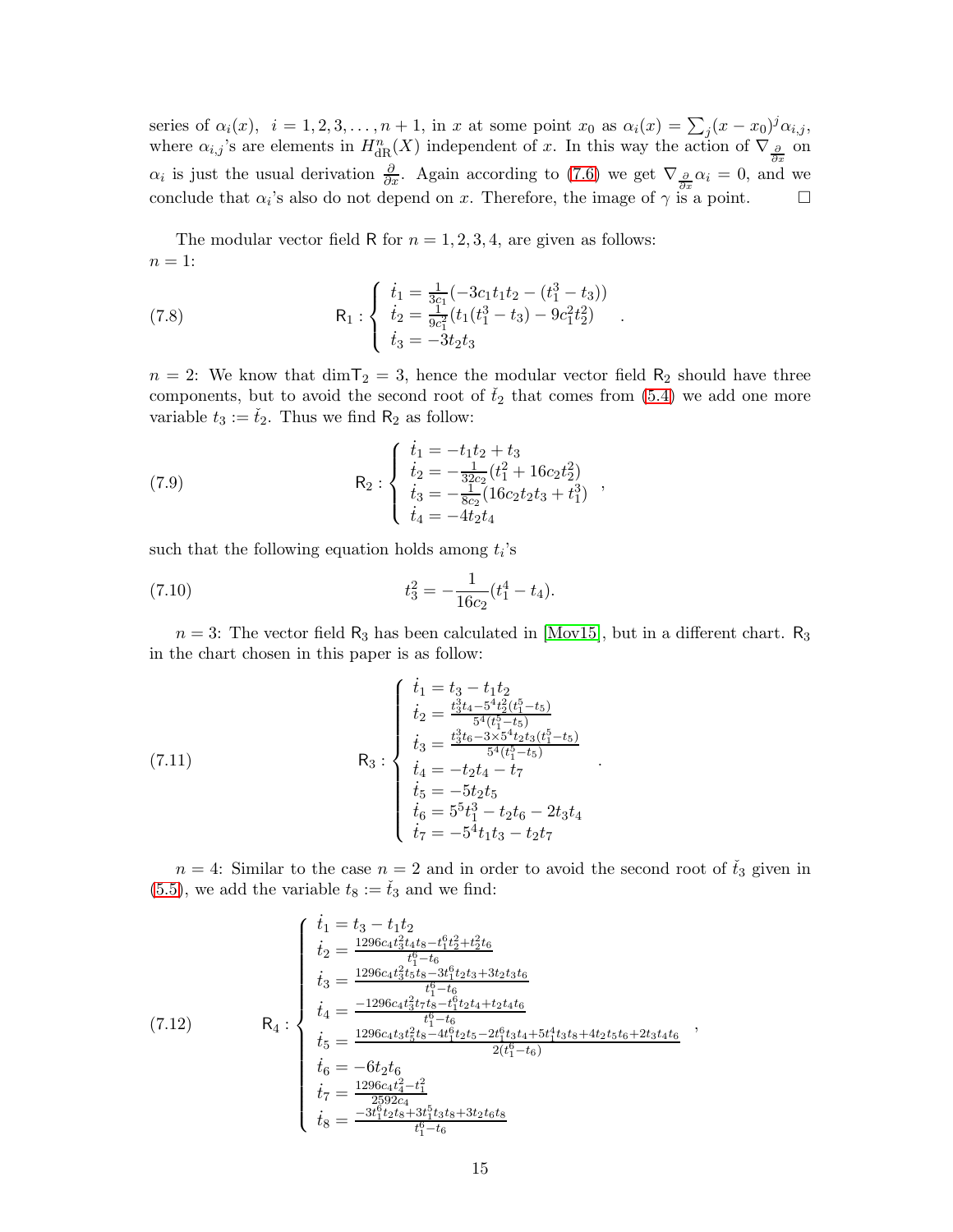where

(7.13) 
$$
t_8^2 = \frac{1}{1296c_4}(t_1^6 - t_6).
$$

In this case the functions  $Y_1$  and  $Y_2$  are given by

<span id="page-15-2"></span>(7.14) 
$$
Y_1^2 = (-Y_2)^2 = \frac{1296c_4t_3^4}{t_1^6 - t_6}.
$$

## <span id="page-15-0"></span>8 Enumerative properties of  $q$ -expansions

In order to find the q-expansion of a solution of R, we follow the process given in  $\text{[Mov17]}$ , § 5.2 for the case  $n = 3$ . Consider the vector field R as follow

(8.1) 
$$
R : \begin{cases} \n\dot{t}_1 = f_1(t_1, t_2, \dots, t_d) \\ \n\dot{t}_2 = f_2(t_1, t_2, \dots, t_d) \\ \n\vdots \\ \n\dot{t}_d = f_d(t_1, t_2, \dots, t_d) \n\end{cases},
$$

where for  $1 \leq j \leq d$ ,

<span id="page-15-1"></span>
$$
f_j \in \mathbb{C}[t_1, t_2, \ldots, t_d, \frac{1}{t_{n+2}(t_{n+2} - t_1^{n+2})t}],
$$

and  $\check{t}$  is the same as in Theorem [1.1.](#page-1-0) Let us assume that

$$
t_j = \sum_{k=0}^{\infty} t_{j,k} q^k, \ \ j = 1, 2, \dots, d,
$$

form a solution of R, where  $t_{j,k}$ 's are subject to be constants, and  $* = a \cdot q \cdot \frac{\partial *}{\partial q}$ , where a is an unknown constant. By comparing the coefficients of  $q^k, k \geq 2$  in both sides of [\(8.1\)](#page-15-1) we find recursions for  $t_{j,k}$ 's. Let

$$
p_k := (t_{1,k}, t_{2,k}, \dots, t_{d,k}), \ \ k = 1, 2, 3, \dots
$$

By comparing the coefficients of  $q^0$  we get that  $p_0$  is a singularity of R. The same for  $q^1$ , gives us some constrains on  $t_{j,1}$ . Therefore, some of the coefficients  $t_{j,k}$ , for finite number of j and  $k$ , are free initial parameters of the recursion and we have to fix them by other means.

#### 8.1 The case  $n = 1$

Considering the modular vector field R<sub>1</sub> given in [\(7.8\)](#page-14-0), we find  $Sing(R_1) = Sing_1 \cup Sing_2$ , where

$$
Sing_1: t_2 = t_1^3 - t_3 = 0,
$$
  
\n
$$
Sing_2: t_3 = t_1^2 + 3c_1t_2 = 0.
$$

Thus we get

$$
p_0 = (t_{1,0}, -\frac{1}{3c_1}t_{1,0}^2, 0) \in Sing_2.
$$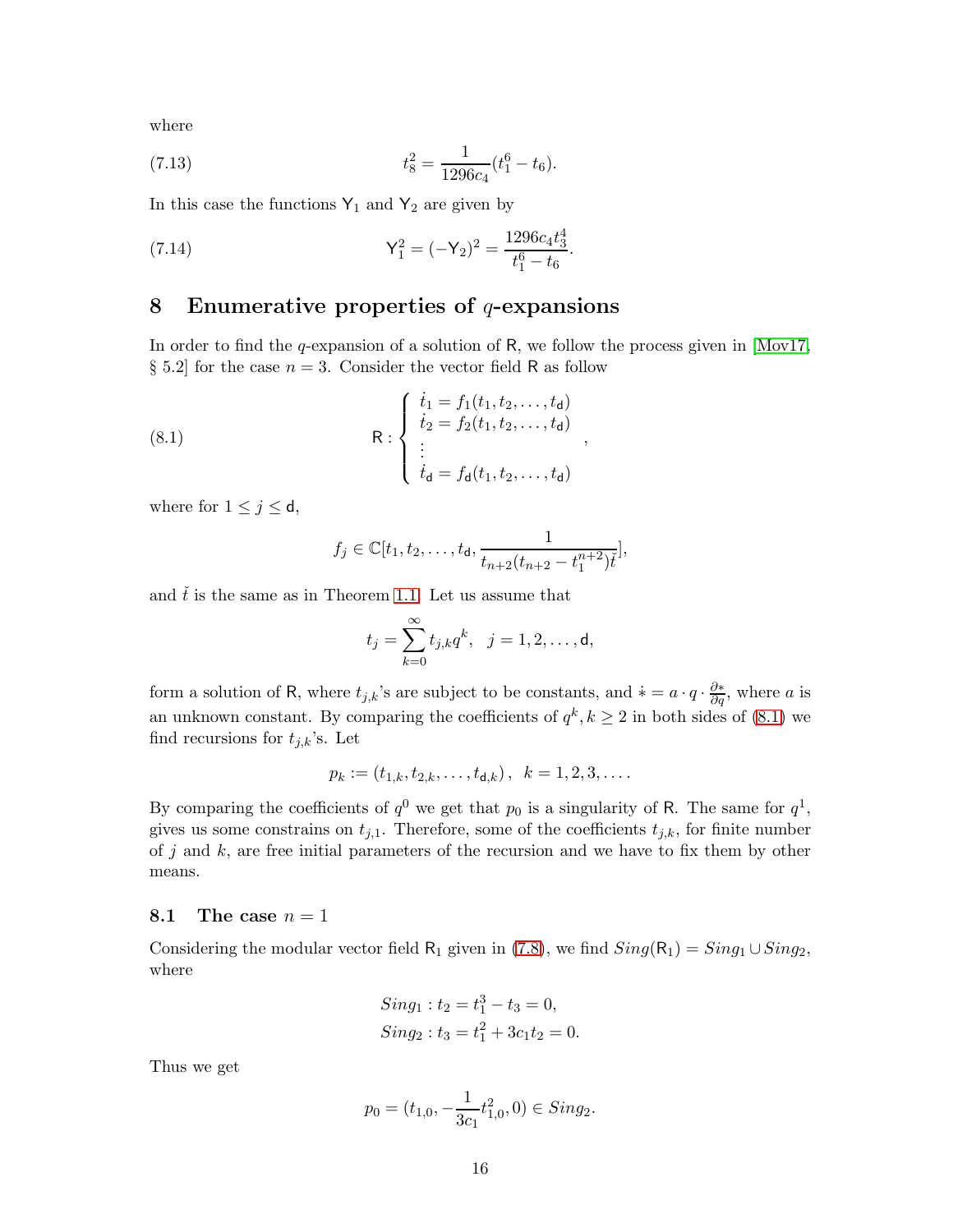The comparison of the coefficients of  $q^1$  gives us  $a = \frac{1}{c_1} t_{1,0}^2$  and

$$
p_1 = \left(\frac{2}{9}\frac{t_{3,1}}{t_{1,0}^2}, -\frac{1}{27c_1}\frac{t_{3,1}}{t_{1,0}}, t_{3,1}\right).
$$

If we choose  $c_1 = 3^{-3}, t_{1,0} = \frac{1}{3}$  $\frac{1}{3}$  and  $t_{3,1} = 1$ , then we find the solution given in [\(1.11\)](#page-3-0) for  $R_1$ .

The coefficient of  $q^k$ ,  $k = 0, 1, 2, 3, \ldots$ , in  $\theta_3(q^{2r})\theta_3(q^{2s})$ ,  $r, s \in \mathbb{N}$ , gives the number of integer solutions of the equation  $rx^2 + sy^2 = k$ , where x and y are unknown variables. Therefore

<span id="page-16-0"></span>**Proposition 8.1.** The coefficient of  $q^k$ ,  $k = 0, 1, 2, 3, \ldots$ , in  $\theta_3(q^2)\theta_3(q^6)$  gives the number of integer solutions of equation  $x^2 + 3y^2 = k$ .

For more information about the number of integer solutions of equation  $x^2+3y^2=k$  see [\[OEI64,](#page-20-13) A033716] and the references therein. As we saw in [\(1.11\)](#page-3-0),  $t_1(q) = \frac{1}{3}(2\theta_3(q^2)\theta_3(q^6) \theta_3(-q^2)\theta_3(-q^6)$ ). If we denote by  $t_1(q) := \sum_{k=0}^{\infty} t_{1,k}q^k$ , then in the following proposition we state enumerative properties of  $t_{1,k}$ .

**Proposition 8.2.** Let k be a non-negative integer. If  $k = 4m$  for some  $m \in \mathbb{Z}$ , then the equation  $x^2 + 3y^2 = k$  has  $3t_{1,k}$  integer solutions, otherwise the equation has  $t_{1,k}$  integer solutions.

*Proof.* Suppose that  $\theta_3(q^2)\theta_3(q^6) = \sum_{k=0}^{\infty} a_k q^k$  and  $\theta_3(-q^2)\theta_3(-q^6) = \sum_{k=0}^{\infty} b_k q^k$ . Fix a non-negative integer k. If  $k = 4m$  for some  $m \in \mathbb{Z}$ , then  $a_k = b_k$ , otherwise  $a_k = -b_k$ . This fact together with Proposition [8.1](#page-16-0) complete the proof. П

Y. Martin in [\[Mar96\]](#page-20-14) studied a more general class of  $\eta$ -quotients. By definition an  $\eta$ -quotient is a function  $f(q)$  of the form  $f(q) = \prod_{j=1}^s \eta^{r_j}(q^{t_j})$ , where  $t_j$ 's are positive integers and  $r_j$ 's are arbitrary integers. He gives an explicit finite classification of modular forms of this type which is listed in [\[Mar96,](#page-20-14) Table I]. In [\(1.11\)](#page-3-0) we found

<span id="page-16-1"></span>(8.2) 
$$
t_3(q) = \frac{\eta^9(q^3)}{\eta^3(q)},
$$

which is the multiplicative  $\eta$ -quotient  $\sharp 3$  presented by Y. Martin in Table I of [\[Mar96\]](#page-20-14). For more details and references about this  $\eta$ -quotient the reader is referred to [\[OEI64,](#page-20-13) A106402]. Finally, note that if we define  $\sum_{k=0}^{\infty} a_k q^k := t_2(q) = \frac{1}{8}(E_2(q^2) - 9E_2(q^6))$ , then one can see that  $3 | a_k$  for integers  $k \geq 1$ .

#### 8.2 The case  $n = 2$

From [\(7.9\)](#page-14-1) we get

$$
Sing(R_2) = \{(t_1, t_2, t_3, t_4) | t_4 = t_3 - t_1t_2 = t_1^2 + 16c_2t_2^2 = 0\},\
$$

hence we find

$$
p_0 = (t_{1,0}, \frac{1}{4}k_0t_{1,0}, \frac{1}{4}k_0t_{1,0}^2, 0) \in Sing(R_2),
$$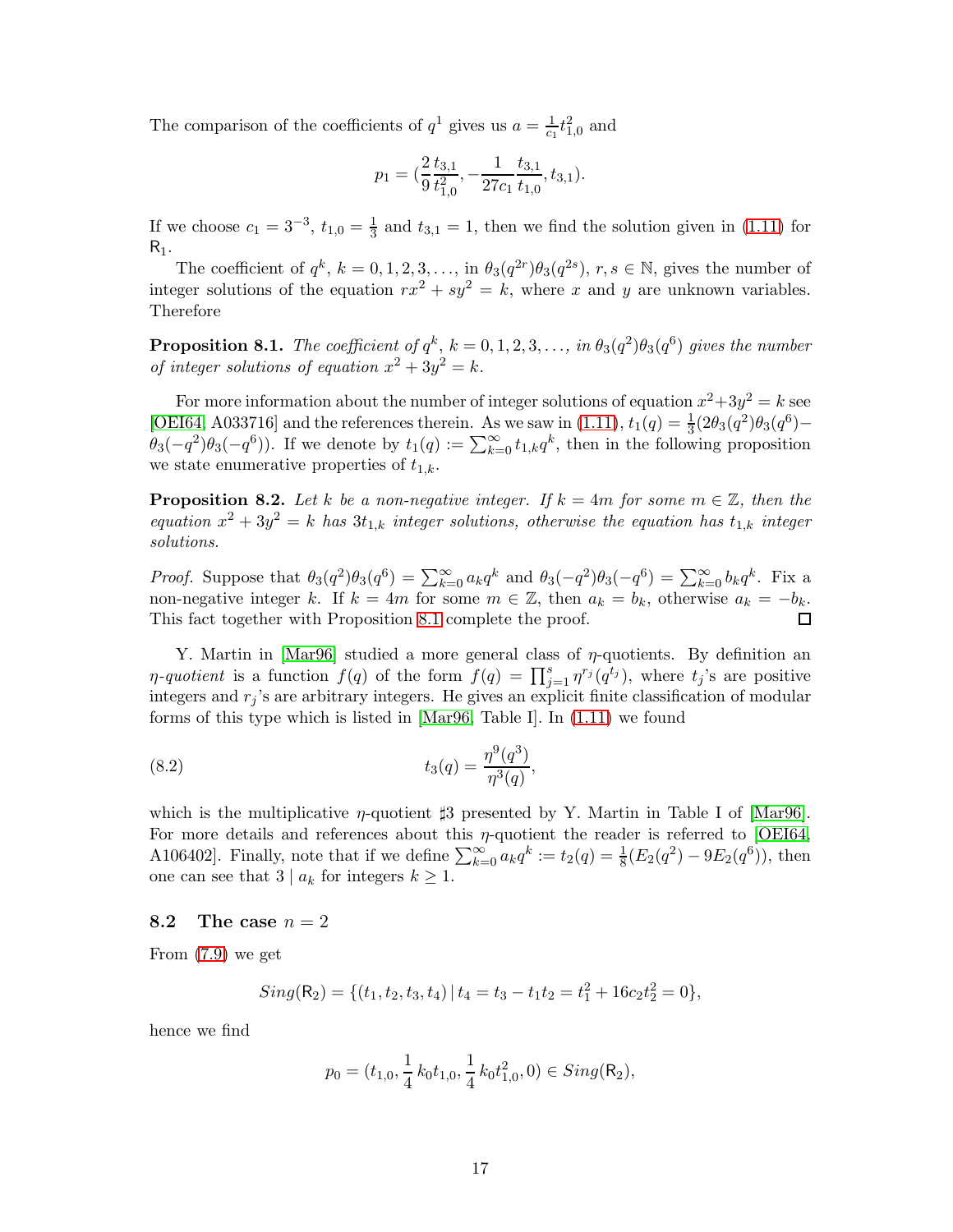| $R_1$                                                                                            | $t_1$            | $t_2$       | $t_3$            | R <sub>2</sub>         | $\frac{10}{6}t_1$ | $\frac{10}{4}t_2($ | $\frac{1}{10}$ <sup>4</sup> $t_4(\frac{q}{10})$ |
|--------------------------------------------------------------------------------------------------|------------------|-------------|------------------|------------------------|-------------------|--------------------|-------------------------------------------------|
| $q^0$                                                                                            | 1/3              | $-1$        | $\boldsymbol{0}$ | $q^0$                  | $1/\overline{24}$ | 1/8                | 0                                               |
|                                                                                                  | $\,2$            | $\text{-}3$ | $\,1$            | $\boldsymbol{q}^1$     | 1                 | $-1$               | $\,1$                                           |
|                                                                                                  | $\boldsymbol{0}$ | $-9$        | $\overline{3}$   | $q^2$                  | 1                 | $-5$               | $-8$                                            |
|                                                                                                  | $\sqrt{2}$       | 15          | $\boldsymbol{9}$ | $\overset{\cdot}{q}^3$ | $\overline{4}$    | $-4$               | $12\,$                                          |
|                                                                                                  | $\overline{2}$   | $-21$       | 13               | $q^4$                  | $\mathbf{1}$      | $-13$              | 64                                              |
|                                                                                                  | $\boldsymbol{0}$ | $-18$       | 24               | $\dot{q}^5$            | $\,6$             | $-6\phantom{1}$    | $-210$                                          |
| $\begin{array}{c} q^1\\ q^2\\ q^3\\ q^4\\ q^5\\ q^6\\ q^8\\ q^9\\ q^{10}\\ q^{11}\\ \end{array}$ | $\boldsymbol{0}$ | 45          | $27\,$           | $q^6$                  | $\overline{4}$    | $-20$              | $-96$                                           |
|                                                                                                  | $\overline{4}$   | $-24$       | $50\,$           | $q^7$                  | 8                 | $\text{-}8$        | 1016                                            |
|                                                                                                  | $\boldsymbol{0}$ | $-45$       | 51               | $\frac{q^8}{q^9}$      | $\overline{1}$    | $-29$              | $-512$                                          |
|                                                                                                  | $\overline{2}$   | 69          | 81               |                        | 13                | $-13$              | $-2043$                                         |
|                                                                                                  | $\overline{0}$   | $-54$       | $72\,$           | $q_1^{10}$             | $\,6$             | $-30$              | 1680                                            |
|                                                                                                  | $\boldsymbol{0}$ | $-36$       | 120              | $q^{11}$               | $12\,$            | $-12$              | 1092                                            |
| $q^{12}$                                                                                         | $\overline{2}$   | 105         | 117              | $q^{12}$               | $\overline{4}$    | $\textbf{-52}$     | 768                                             |
| $q^{13}$                                                                                         | $\overline{4}$   | $-42$       | 170              | $q^{13}$               | 14                | $-14$              | 1382                                            |
| $q^{14}$                                                                                         | $\overline{0}$   | $-72$       | 150              | $\boldsymbol{q}^{14}$  | $8\,$             | $-40$              | $-8128$                                         |
| $\boldsymbol{q}^{15}$                                                                            | $\boldsymbol{0}$ | 90          | 216              | $q^{15}\,$             | 24                | $-24$              | $-2520$                                         |

<span id="page-17-0"></span>Table 1: Coefficients of  $q^k$ ,  $0 \le k \le 15$ , in the q-expansion of the solutions of  $R_1$  and  $R_2$ .

where  $k_0 = \frac{1}{\sqrt{2}}$  $\frac{1}{-c_2}$ . Comparing the coefficients of  $q^1$ , we get  $a = -t_{1,0}k_0$  and

$$
p_1 = (-\frac{6}{5}\frac{t_{3,1}}{k_0 t_{1,0}}, \frac{1}{10}\frac{t_{3,1}}{t_{1,0}}, t_{3,1}, -\frac{64}{5}\frac{t_{1,0}^2 t_{3,1}}{k_0}),
$$

where the equality  $t_{4,1} = -\frac{64}{5}$ 5  $t^2_{1,0}t_{3,1}$  $\frac{6^{13} \cdot 1}{k_0}$  follows from [\(7.10\)](#page-14-2). We set  $c_2 = -\frac{1}{64}$ ,  $t_{1,0} = \frac{1}{40}$  and  $t_{3,1} = -1$  and find the solution given in [\(1.12\)](#page-3-1) for R<sub>2</sub>.

The sum of positive odd divisors of a positive integer  $k$ , which is also known as odd divisor function, was introduced by Glaisher  $[\text{Gla}06]$  in 1906. Let k be a positive integer. We denote the sum of divisors, the sum of odd divisors and the sum of even divisors of  $k$ , by  $\sigma(k)$ ,  $\sigma^{o}(k)$  and  $\sigma^{e}(k)$ , respectively, i.e.,

$$
\sigma(k) = \sum_{d|k} d \& \sigma^{o}(k) = \sum_{\substack{d|k \\ d \text{ is odd}}} d \& \sigma^{e}(k) = \sum_{\substack{d|k \\ d \text{ is even}}} d.
$$

We have  $\sigma(k) = \sigma^{o}(k) + \sigma^{e}(k)$  and  $\sigma^{o}(k) = \sigma(k) - 2\sigma(k/2)$ , where  $\sigma(k/2) := 0$  if k is an odd integer. It follows from  $(1.12)$  that  $t_1$  is the generating function of the odd divisor function:

$$
\frac{10}{6}t_1(\frac{q}{10}) = \sum_{k=0}^{\infty} \sigma^o(k)q^k = \frac{1}{24}(\theta_3^4(q^2) + \theta_2^4(q^2)),
$$

where by definition  $\sigma^0(0) = 1/24$ . For more details about the odd divisor function see [\[OEI64,](#page-20-13) A000593].

Comparing the coefficients of  $t_2$  presented in Table [1](#page-17-0) with the integers sequence given in the [\[OEI64,](#page-20-13) A215947] we find that

$$
\sum_{k=0}^{\infty} (\sigma^{o}(2k) - \sigma^{e}(2k))q^{k} = \frac{10}{4}t_{2}(\frac{q}{10}) = \frac{1}{24}(E_{2}(q^{2}) + 2E_{2}(q^{4}))
$$

where we define  $\sigma^o(0) - \sigma^e(0) := 1/8$ .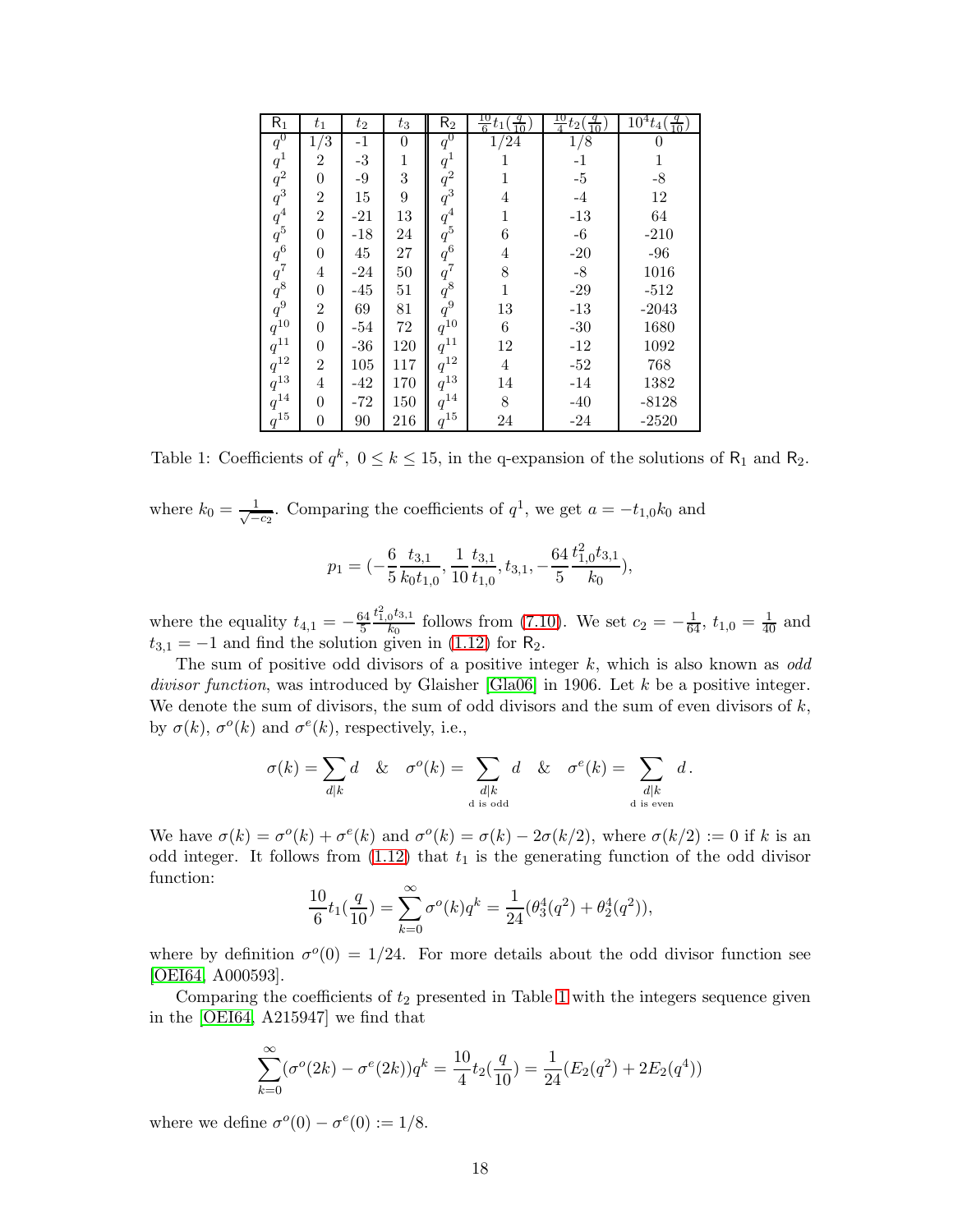Another nice observation is about  $10^4 t_4(\frac{q}{10}) = \eta^8(q)\eta^8(q^2)$ . The same as  $t_3$  in the case of elliptic curve, see [\(8.2\)](#page-16-1), we see that  $t_4$  is the  $\eta$ -quotient  $\sharp 2$  classified by Y. Martin in Table I of [\[Mar96\]](#page-20-14), see also [\[OEI64,](#page-20-13) A002288] and the references therein. It is worth to point out that this  $\eta$ -quotient appears in the work of Heekyoung Hahn [\[Hah07\]](#page-20-16). She proved that  $3 | \mu_{3k}, k = 0, 1, 2, \ldots$ , where  $\mu_k$  is defined as follow

$$
\sum_{k=0}^{\infty} \mu_k q^k := \eta^8(q)\eta^8(q^2).
$$

She also found some partition congruences by using the notion of colored partitions, for more details see [\[Hah07,](#page-20-16) §6].

### 8.3 The case  $n=4$

The set of the singularities of  $R_4$  contains the set of  $(t_1, t_2, \ldots, t_8)$ 's that satisfy

(8.3) 
$$
t_6 = t_3 - t_1 t_2 = 6^4 c_4 t_4^2 - t_1^2 = t_8 - 6^4 c_4 t_4^3 = t_5 - 3t_1 t_4 = -t_4^2 - t_2 t_7 = 0.
$$

Hence if we fix  $t_{1,0}$  and  $t_{2,0}$ , then from  $(8.3)$  we get

<span id="page-18-0"></span>
$$
p_0=(t_{1,0},t_{2,0},t_{1,0}t_{2,0},-\frac{1}{36k_0}t_{1,0},-\frac{1}{12k_0}t_{1,0}^2,0,-\frac{1}{1296c_4}\frac{t_{1,0}^2}{t_{2,0}},-\frac{1}{36k_0}t_{1,0}^3),
$$

where  $c_4 = k_0^2$ . By comparing coefficients of  $q^1$  we find

$$
a=-6t_{2,0},
$$

and

$$
p_1=(\frac{60k_0t_{8,1}}{49t_{1,0}^2},\frac{-162k_0t_{2,0}t_{8,1}}{49t_{1,0}^3},\frac{-66k_0t_{2,0}t_{8,1}}{7t_{1,0}^2},\frac{16t_{8,1}}{147t_{1,0}^2},\frac{45t_{8,1}}{49t_{1,0}},\frac{3888k_0t_{1,0}^3t_{8,1}}{49},\frac{t_{8,1}}{1512k_0t_{1,0}t_{2,0}},t_{8,1}).
$$

After fixing  $k_0 = 6^{-3}$ ,  $t_{1,0} = \frac{1}{36}$ ,  $t_{2,0} = -1$  and  $t_{8,1} = \frac{49}{18}$  we find the q-expansion of a solution of  $R_4$ . We list the first seven coefficients of  $q^k$ 's in Table [2.](#page-18-1) As it was expected, after multiplying  $t_j$ 's by a constant, all the coefficients are integers. If we compute the q-expansion of  $Y_1^2$  given in [\(7.14\)](#page-15-2), then we find

1 6  $\mathsf{Y}_1^2 = 6 + 120960\,q + 4136832000\,q^2 + 148146924602880\,q^3 + 5420219848911544320\,q^4$ 

- $+ \, 200623934537137119778560 \, q^5 + 7478994517395643259712737280 \, q^6$
- $+\ 280135301818357004749298146851840\,{q}^{7}+10528167289356385699173014219946393600\,{q}^{8}$
- $+ \, 396658819202496234945300681212382224722560 \, q^9$
- $+ 14972930462574202465673643937107499992165427200 q<sup>10</sup> + ...$

| $R_4$                         |           |      |        |            |                 |                     |                          |
|-------------------------------|-----------|------|--------|------------|-----------------|---------------------|--------------------------|
| $rac{1}{20}t_1$               | 720       |      | 4131   | 51734044   | 918902851011    | 19562918469120126   | 465569724397794578388    |
| $\frac{1}{216}t_2$            | 216       |      | 110703 | 2248267748 | 55181044614231  | 1498877559908208054 | 43378802521495632926652  |
| $\frac{1}{14}$ t <sub>3</sub> | 504       |      | 115137 | 2265573692 | 54820079452449  | 1477052190387154386 | 42523861222488896739828  |
| $\frac{1}{24}$<br>$\iota_4$   | 144       | 16   | 193131 | 3904146832 | 95619949713765  | 2594164605185043648 | 75018247757143686903060  |
| $\frac{1}{2}$ t <sub>5</sub>  | __<br>144 | 45   | 469872 | 9215455916 | 222628516313454 | 5992746995783064438 | 172421735348939185816992 |
| $-6^{\circ} t_{6}$            |           | $-1$ | 1944   | 10066356   | 139857401664    | 2615615263199250    | 57453864811412558112     |
| $-\frac{1}{2}t_{7}$           | 72        |      | 32859  | 414746092  | 7395891627375   | 157811370338782458  | 3761184845284146266940   |
| $\frac{18}{7} t_8$            | 3024      |      | 54855  | 1034706148 | 24546181658391  | 653902684588247058  | 18687787944102314534628  |

<span id="page-18-1"></span>Table 2: Coefficients of  $q^k$ ,  $0 \le k \le 6$ , in the q-expansion of a solution of R<sub>4</sub>.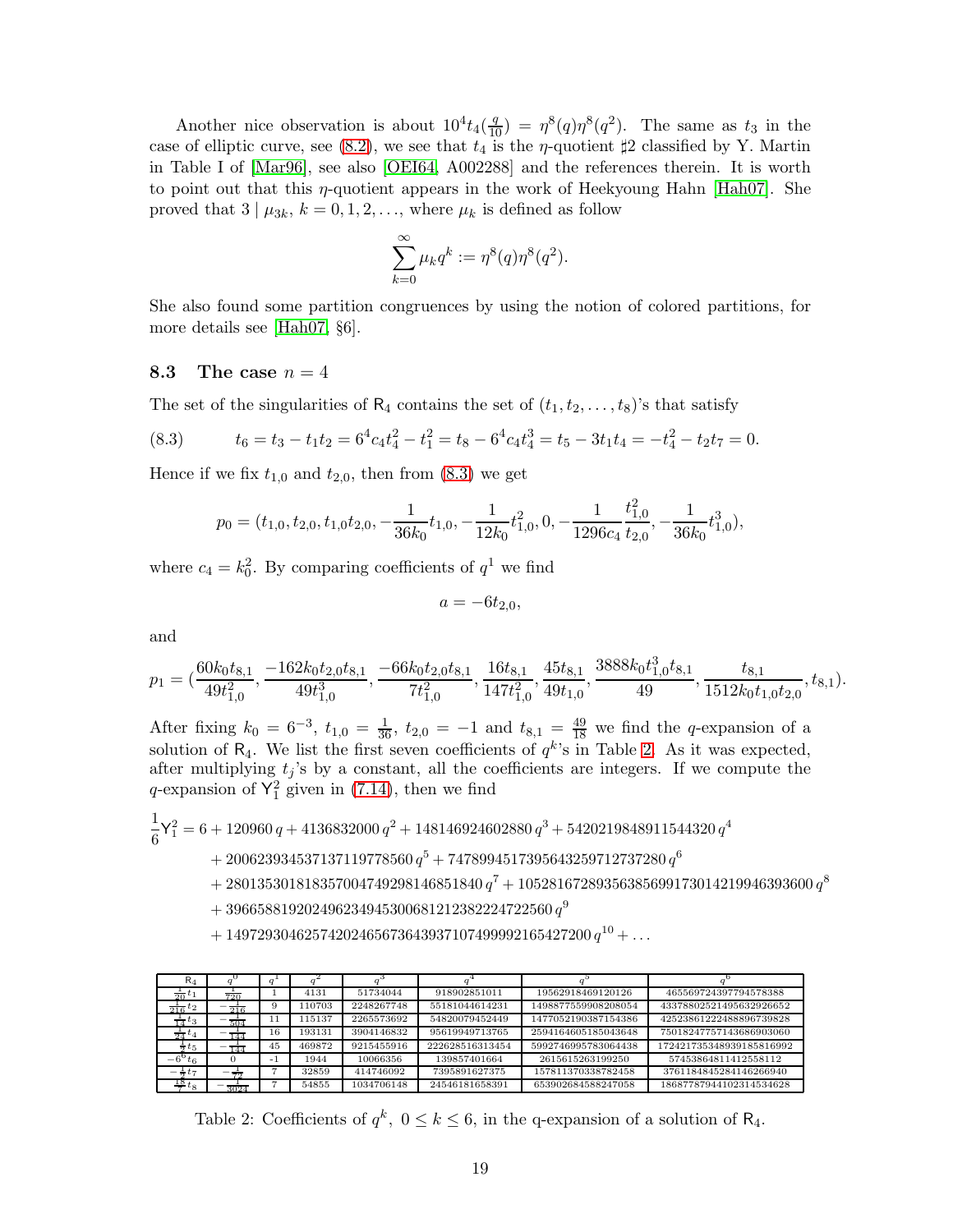which is the 4-point function discussed in  $\lfloor$  GMP95, Table 1,  $d = 4$ . We have also computed the  $q$ -expansion of the modular coordinate  $z$ 

$$
(8.4) \frac{z}{6^6} = \frac{t_6}{(6t_1)^6} = q - 6264q^2 - 8627796q^3 - 237290958144q^4 - 4523787606611250q^5 + \cdots
$$

which coincides with the one computed in [\[KP08,](#page-20-4) §6.1]. The computation of genus 1 topological string partition function  $\mathcal{F}_1$  in [\[KP08,](#page-20-4) §6.1 ] may offer further evidences that our computation of  $R_4$  is correct. [For the computer codes used in this article see the first author's webpage](http://w3.impa.br/~hossein/WikiHossein/files/Singular%20Codes/2016-03-GMCD-DF-SingularCode.txt) or the buttom of the tex file of the present article in arxiv.org.

## References

- <span id="page-19-1"></span>[Ali13] Murad Alim. Lectures on mirror symmetry and topological string theory. 6:1–44, 2013.
- <span id="page-19-8"></span>[Ali17] Murad Alim. Algebraic structure of t t∗ equations for Calabi-Yau sigma models. Commun. Math. Phys., 353(3):963–1009, 2017.
- <span id="page-19-0"></span>[AMSY16] M. Alim, H. Movasati, E. Scheidegger, and S.-T. Yau. Gauss-Manin connection in disguise: Calabi-Yau threefolds. Comm. Math. Phys., 334(3):889–914, 2016.
- <span id="page-19-2"></span>[AvEvSZ10] Gert Almkvist, Christian van Enckevort, Duco van Straten, and Wadim Zudilin. Tables of Calabi-Yau equations. Preprint,  $arXiv.math/0507430$ , 2010.
- <span id="page-19-9"></span>[CDF+97] A. Ceresole, R. D'Auria, S. Ferrara, W. Lerche, J. Louis, and T. Regge. Picard-Fuchs equations, special geometry and target space duality. In Mirror symmetry, II, volume 1 of  $AMS/IP$  Stud. Adv. Math., pages 281–353. Amer. Math. Soc., Providence, RI, 1997.
- <span id="page-19-6"></span>[CdlOGP91] Philip Candelas, Xenia C. de la Ossa, Paul S. Green, and Linda Parkes. A pair of Calabi-Yau manifolds as an exactly soluble superconformal theory. Nuclear Phys. B, 359(1):21–74, 1991.
- <span id="page-19-7"></span>[Dar78] G. Darboux. Sur la théorie des coordonnées curvilignes et les systèmes orthogonaux. Ann Ecole Normale Supérieure,  $7:101-150$ , 1878.
- <span id="page-19-4"></span>[Dij95] Robbert Dijkgraaf. Mirror symmetry and elliptic curves. In The moduli space of curves (Texel Island, 1994), volume 129 of Progr. Math., pages 149–163. Birkhäuser Boston, Boston, MA, 1995.
- <span id="page-19-3"></span>[DM06] Charles F. Doran and John W. Morgan. Mirror symmetry and integral variations of Hodge structure underlying one-parameter families of Calabi-Yau threefolds. In *Mirror symmetry.* V, volume 38 of *AMS/IP Stud. Adv.* Math., pages 517–537. Amer. Math. Soc., Providence, RI, 2006.
- <span id="page-19-5"></span>[Dol96] I.V. Dolgachev. Mirror symmetry for lattice polarized K3 surfaces. J. Math. Sci., New York, 81(3):2599–2630, 1996.
- <span id="page-19-10"></span>[Dwo62] B. Dwork. A deformation theory for the zeta function of a hypersurface. Proc. Internat. Congr. Mathematicians (Stockholm), pages 247–259, 1962.